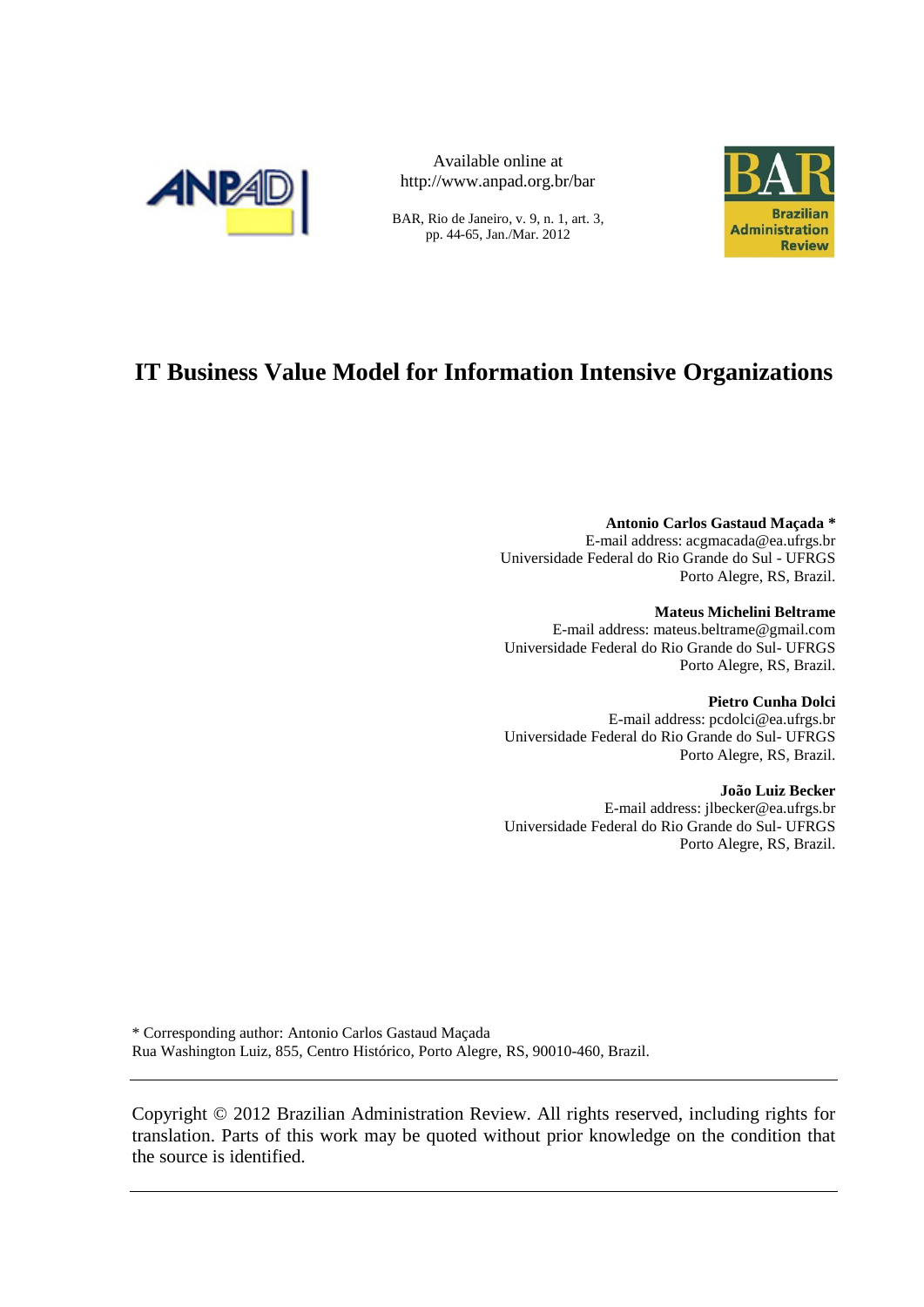#### **Abstract**

Many studies have highlighted the capacity Information Technology (IT) has for generating value for organizations. Investments in IT made by organizations have increased each year. Therefore, the purpose of the present study is to analyze the IT Business Value for Information Intensive Organizations (IIO - e.g. banks, insurance companies and securities brokers). The research method consisted of a survey that used and combined the models from Weill and Broadbent (1998) and Gregor, Martin, Fernandez, Stern and Vitale (2006). Data was gathered using an adapted instrument containing 5 dimensions (Strategic, Informational, Transactional, Transformational and Infra-structure) with 27 items. The instrument was refined by employing statistical techniques such as Exploratory and Confirmatory Factorial Analysis through Structural Equations (first and second order Model Measurement). The final model is composed of four factors related to IT Business Value: **Strategic, Informational, Transactional and Transformational**, arranged in 15 items. The dimension **Infrastructure** was excluded during the model refinement process because it was discovered during interviews that managers were unable to perceive it as a distinct dimension of IT Business Value.

**Key words**: IT business value; IT investment; information intensive organizations.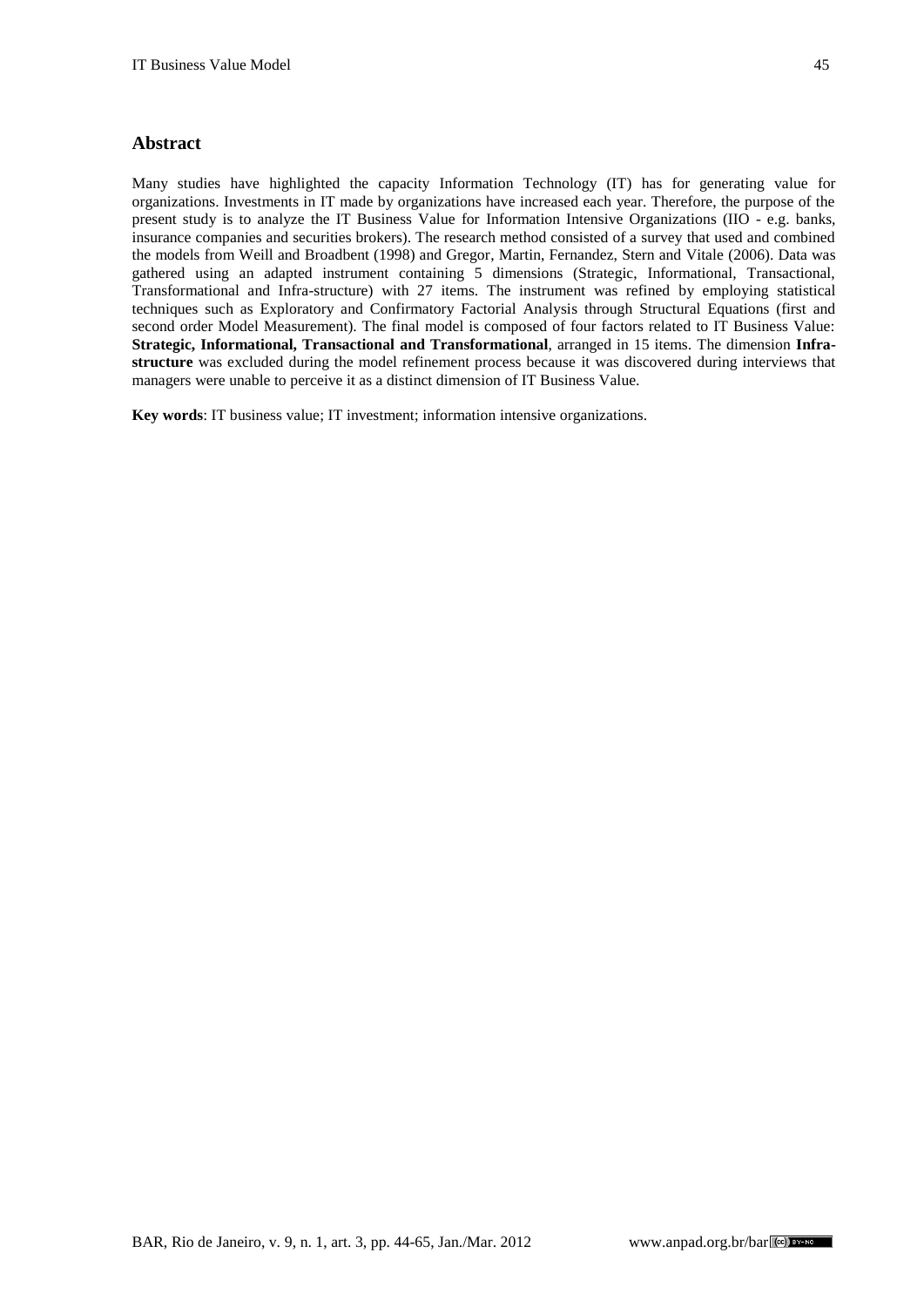## **Introduction**

The value Information Technology (IT) has for organizations is one of the most frequent topics in literature on IT management. For more than 50 years, more precisely since electronic data processing became an essential tool in the business world, the topic has been investigated by IS researchers (Freedman, 2003; Hu & Quan, 2005; Lin, 2009; Oh & Pinsonneault, 2007). Since the mid-1990s studies attempting to assess IT Business Value have intensified. The main studies have sought to assess the impact of IT on financial performance, productivity, workers and organizational processes (Bharadwaj, 2000; Brynjolfsson & Hitt, 1996; Gregor, Martin, Fernandez, Stern, & Vitale, 2006; Loveman, 1994; Melville, Kraemer, & Gurbaxani, 2004; Scheepers & Scheepers, 2008; Tallon, Kraemer, & Gurbaxani, 2001).

It is now well understood that the utilization of traditional financial measures, such as return on investment (ROI) and return on assets (ROA), is not always comprehensive enough to fully appreciate the results of IT acquisition and use. IT is not simply a tool for automating existing processes, it is primarily a tool to promote organizational changes that can lead to additional gains in productivity, profitability and customer satisfaction and so its value cannot be adequately measured with limited financial and tangible measures (Dedrick, Gurbaxani, & Kraemer, 2003). The value of the knowledge accumulated by the employees, the software, the data bases and the organizational and customer relationship capacities do not show up in traditional accounting reports. Instead, IT Business Value is better grasped by looking for its contributions towards the capacity people have for delivering value to the clients (Strassmann, 2004). Hence, the IT Business Value for the organization is defined, according to Melville *et al.* (2004), as being the benefits that IT provides towards the performance of the organization at the intermediate process levels, such as cost reductions and increased productivity in a specific task, and also in the organizational environment, like the creation of competitive advantage (Melville *et al.*, 2004).

The role of IT has also been found to differ among firms of different economic sectors and having distinct intensities of IT use (Mittal & Nault, 2009). According to Hu and Quan (2005), industries with intensive use of information, like banking, financial and insurance services, would benefit more from IT investments than those industries with low information intensity, such as energy, mining and construction. For some industries, information is the main product moving through the primary value chain and the use of IT can result in significant improvements in operational efficiency. The pioneer work of McKenney and McFarlan (1982) studied IT intensive user firms, focusing on what they called **informational islands** that exists throughout different areas in a single organization. One decade later Glazer (1991) established that measuring the intensity of an organization's use of information should be taken according to the degree to which its products and operations are based on the information gathered and processed as part of exchanges that take place along the value chain, from the supplier to the client. We label them Information Intensive Organizations (IIO's). An IIO demands a high volume of IT investments, which generates the need to assess to what extent these investments are actually providing benefits and thus effectively adding value to the organization. Accordingly, the question that motivates this study arises: How to asses the value of IT for Information Intensive Organization?

In order to analyze the IT Business Value for IIO's, this study proposes a combination of models developed by Weill and Broadbent (1998) and Gregor, Martin, Fernandez, Stern and Vitale (2006). The objective of this paper is to validate a model for measuring the IT Business Value for IIO's in their daily operations, as in the case of banks, insurance companies and security brokers. We begin developing its theoretical framework, followed by a description of the methodology employed. Then we present its main results and conclusions.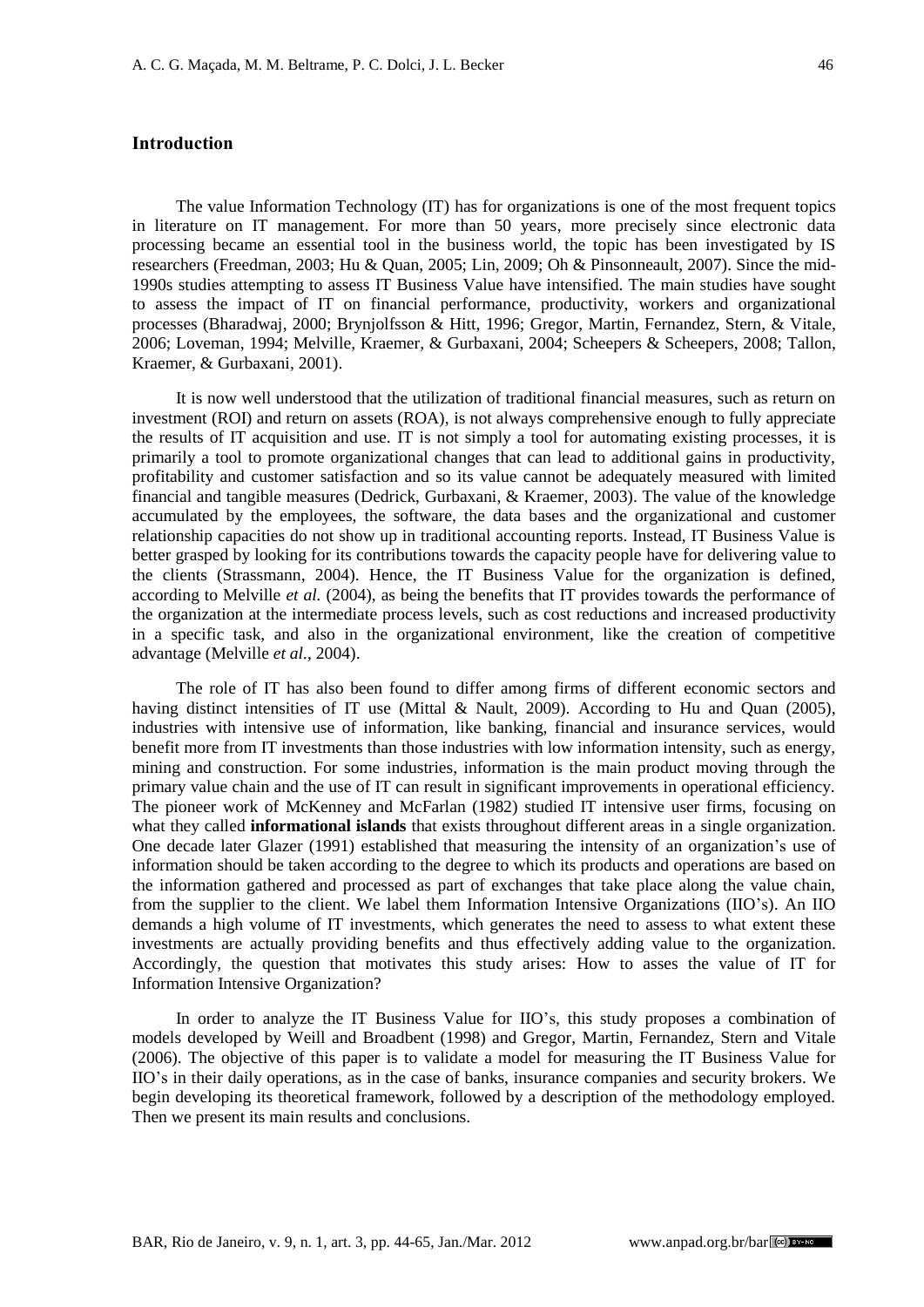## **Theoretical Background**

Organizations are continuously searching for ways to use IT more intensely and broadly, IT being considered a powerful tool, able to alter the strategic and operational bases of firms (Albertin, 2001). In particular, according to Crane and Bodie (1996), the financial services industry is being radically transformed, the major driving forces being the new information technologies, vanishing processing costs and the elimination of old barriers among products and services, as well as geography itself.

While reviewing the literature on the topic, a number of models and dimensions were found which different authors suggest are capable of representing IT Business Value (Brynjolfsson & Hitt, 1996; Dehning, Richardson, & Zmud, 2007; Gregor *et al.*, 2006; Melville *et al.*, 2004; Radhakrishnan, Zu, & Grover, 2008; Turner & Lucas, 1985; Weill, 1992; Weill & Broadbent, 1998). While some authors emphasize the strategic value of IT (Neirotti & Paolucci, 2007), others call attention to the process of obtaining organizational benefits from IT investments (Zwicker, Souza, Vidal, & Siqueira, 2007). This helps demonstrate how complex is the task of analyzing the IT value.

The model proposed by Turner and Lucas (1985) and expanded by Weill (1992) was reworked by Weill and Broadbent (1998), who proposed a more complex model showing the benefits obtained from any investments expected to be made by the organization. Another dimension, infrastructure, was added. It refers to the investments made in IT infrastructure and resulting benefits expected by the organization, most of which are to increase the integration, flexibility and standardization of the business.

Measures of value for the organization should be closely related to the strategic objectives for which the technology was installed and also need to take into consideration the competitive environment and the specific organizational context (Mooney, Gurbaxani, & Kraemer, 1996). Furthermore, according to the author, it is vital that the value of any element needs to be linked to the specific elements of the business plans that represent the criteria and objectives of organizational performance. There were three types of investments identified: strategic, informational, and transactional. Strategic investments in IT alter the product or the way the organization competes, informational investments improve the quality and range of the information, while transactional investments help in the operational management and reduce costs (Mirani & Lederer, 1998).

IT infrastructure, including computers used as mainframes, storage devices, servers, etc., provides the main information storage and processing capabilities of any organization. Therefore, a larger IT infrastructure can store more information, which can be useful in the decision-making process (Melville, Gurbaxani, & Kraemer, 2007). Investments in IT infrastructure should induce a positive and abnormal reaction in relation to the appreciation of the firm in the market due to the wider scope of this type of investment. They introduce robust technological platforms that can be used in a variety of current and future IT applications (Aral & Weill, 2007; Bharadwaj, 2000; Chatterjee, Pacini, & Sambamurthy, 2002; Weill & Aral, 2006).

The dimensions of Weill and Broadbent´s model characterize types of IT investment according to the organizational objectives, with distinct benefits attributed to each of them.

- The strategic dimension considers the benefits for the organization at a strategic level that the use of IT can bring, such as competitive advantage, strategic alignment and better customer relations. Its variations are: product innovation, process innovation, competitive advantage, renewed delivery service, increased sales and better market positioning.
- The information dimension deals with the value that IT brings to the organization as a result of the improved information, be it in terms of accessibility, quality or flexibility. Its variations are: increased control, better information, better integration, improved quality and a faster cycle.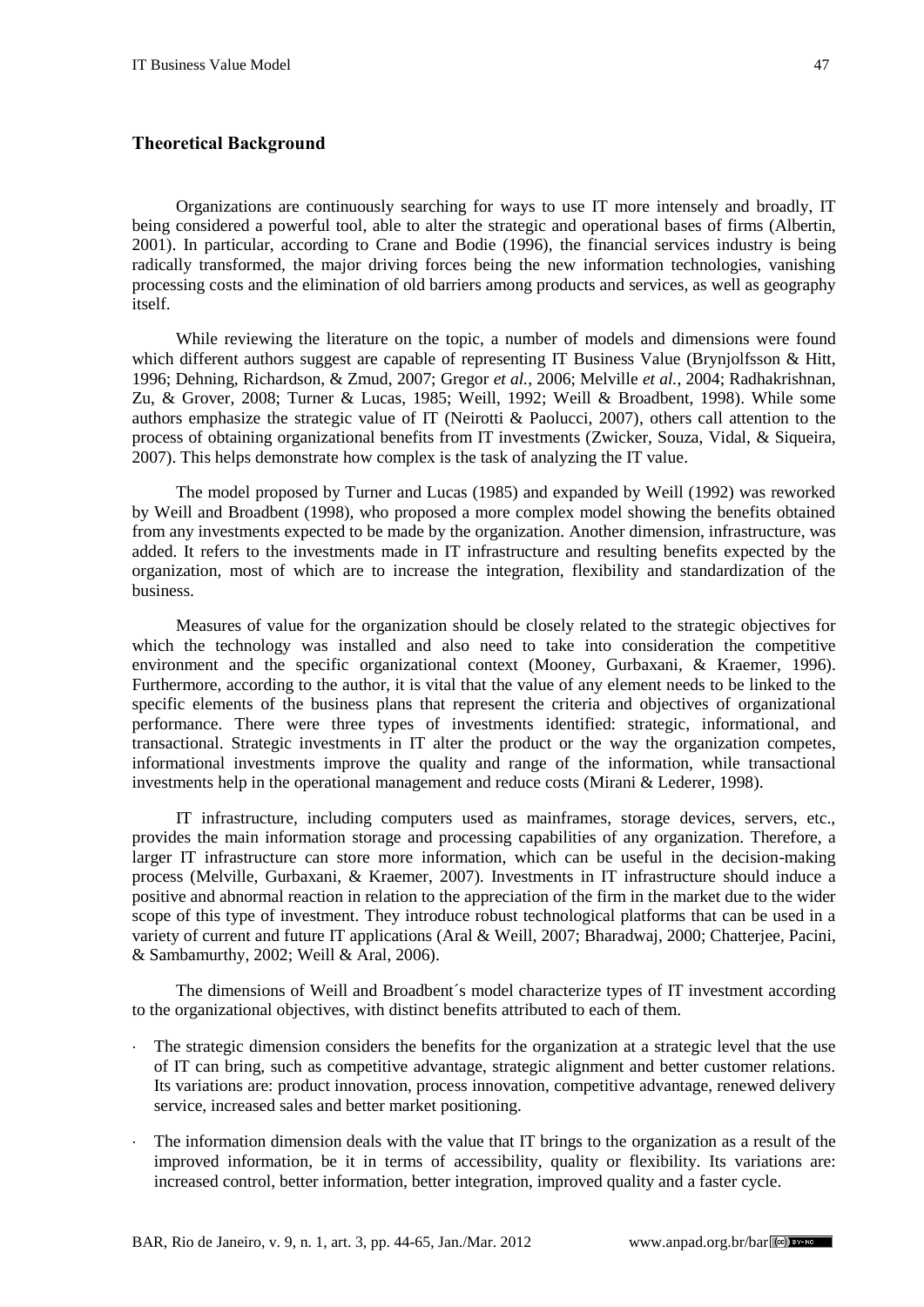- The transactional dimension explores the benefits that IT provides to the organization in operational transactions, repetitive activities and any activities that do not require intellectual effort. Its variations are: cost reductions and increased organizational outputs.
- The infrastructure dimension deals with the benefits that investments in technological equipment related to the functioning of the information systems bring to the organization, specifically personal computers, printers, operational systems and scanners (Weill & Broadbent, 2000). Its variations are: enhanced business integration and flexibility, reduced marginal costs of each IT unit in the business, reduced IT costs and standardization.

The seminal model from Turner and Lucas (1985) was also reworked by Gregor *et al.* (2006) to include another dimension, transformational IT. This transformation takes place at the organizational level due to the use of IT, bringing benefits at the time the investments are made, which serve as catalysts of future changes. As the organization builds its resource system and creates assets for competitive advantage, managers gain knowledge and new abilities (Lucas, 2005). The benefits of this new dimension for the organization are: new or improved business processes, new skills among the collaborators and new organizational structures, including alterations to the business model. For example, the internet stimulated a wave of creativity and thus this new technology set forward a great number of new business models (Lucas, 2005). The transformational dimension is based on the supposition that investments in IT, and its use, innovate and transform the business processes of the organization (Mooney *et al.*, 1996) and, consequently, the industry in which it operates. This change in processes, in turn, alters perception of the IT Business Value, thus making it a cyclical process. Venkatraman (1994) proposed a framework with five levels of IT-induced transformation within the organization: the greater the level of transformation of the business the greater the benefits accrued. The degrees of transformation proposed by Venkatraman (1994) are: local exploitation, internal integration, business processes and networks redesign, and business scope redefinition.

The results from the use of IT are not merely limited to increased efficiency and strategic advantage, but also include organizational transformation, with new ways of doing business and managing organizational learning, leading to new changes in the management and application of IT both in the organization and in the industry in which it operates (Gregor *et al.*, 2006). Transformational IT investments, understood as a redefinition of business processes and the industry and its relationships, can serve as a base for structural changes in industry practices and also in differentiating the firm that makes these investments from others in the same sector that do not (Dehning, Richardson, & Zmud, 2003).

In summary, the original Turner and Lucas´s model has been used by different authors. Weill and Broadbent (1998) and Gregor *et al.* (2006) added fourth and fifth dimensions to the original model: infrastructure and transformational, respectively. The augmented models were used in other studies, where they contributed external validation. For instance, Weill and Broadbent's model was validated by Shang and Seddon (2002), Chuang (2004), Aral and Weill (2007), and Sobol and Klein (2009). The model of Gregor *et al.* (2006) was validated by research conducted by Avison (2007), Cha, Gregor and Fernandez (2008), Phang, Kankanhalli and Ang (2008), and Cao (2010).

The present study, in contrast to the previous studies, has combined the models from Weill and Broadbent (1998) and Gregor *et al.* (2006) into a single model. Table 1 shows the five dimensions and their items from the initial model as employed in the present study.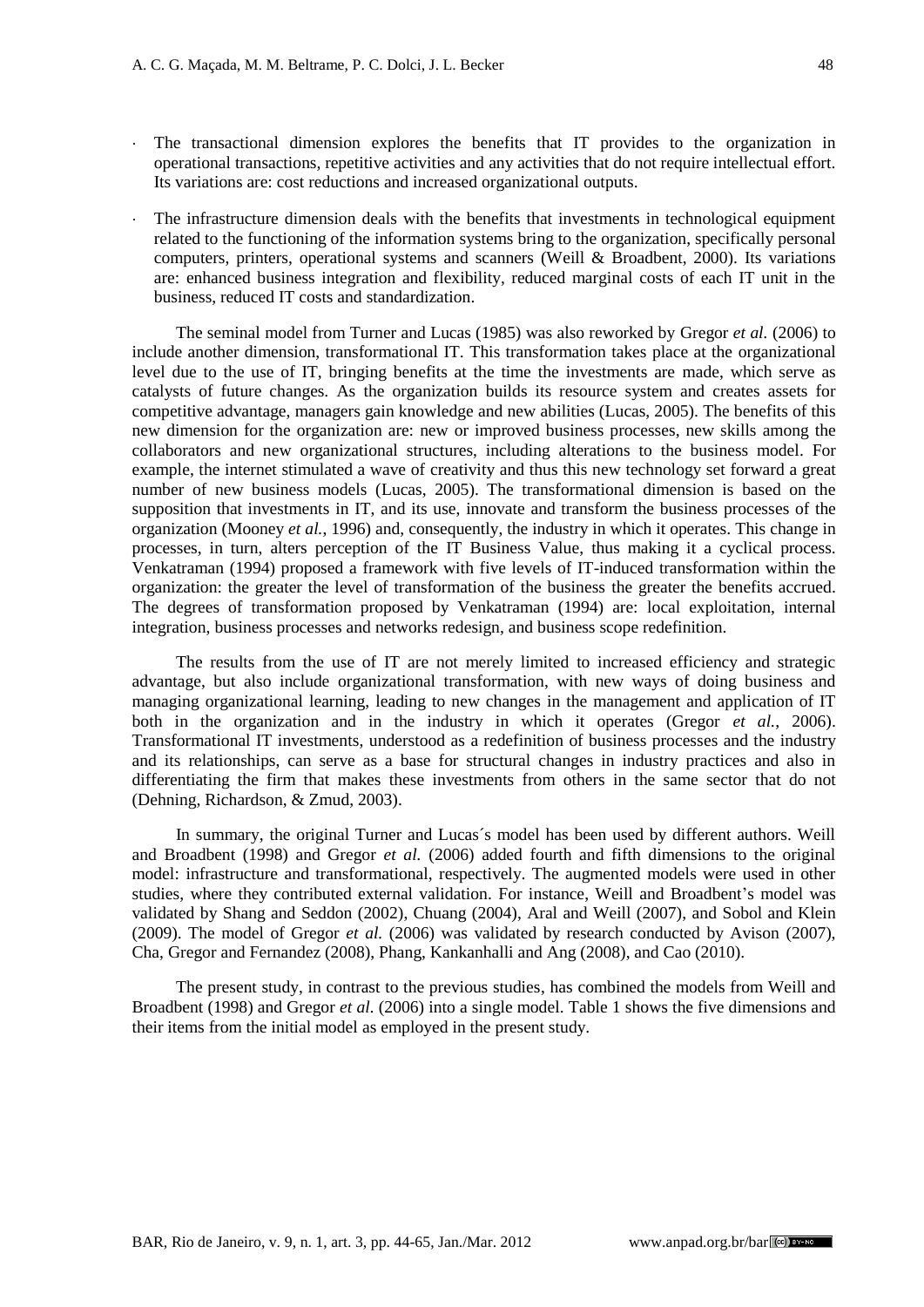## Table 1

## **Initial Dimensions of the IT Business Value**

| <b>Construct Dimension</b>     | <b>Item</b>                                                    | <b>Author</b>              |
|--------------------------------|----------------------------------------------------------------|----------------------------|
| <b>Strategic Benefits</b>      | Str_1. Creating competitive advantage                          | Gregor et al. (2006)       |
|                                | Str_2. Aligning IT Strategy with business strategy             |                            |
|                                | Str_3. Establishing useful links with other organizations      |                            |
|                                | Str_4. Enabling quicker response to change                     |                            |
|                                | Str_5. Improving customer relations                            |                            |
|                                | Str_6. Providing better products or services to customers      |                            |
| <b>Informational Benefits</b>  | Inf <sub>1</sub> . Enabling faster access to information       |                            |
|                                | Inf_2. Enabling easier access to information                   |                            |
|                                | Inf_3. Improving information for strategic planning            |                            |
|                                | Inf_4. Improving information accuracy                          |                            |
|                                | Inf_5. Providing information in different formats              |                            |
| <b>Transactional Benefits</b>  | Tran_1. Reducing operating costs                               |                            |
|                                | Tran_2. Reducing communication costs                           |                            |
|                                | Tran_3. Avoiding the need to increase the workforce            |                            |
|                                | Tran_4. Increasing return on financial assets                  |                            |
|                                | Tran_5. Enhancing employee productivity                        |                            |
|                                | Tran_6. Savings in Supply Chain Management                     |                            |
| <b>Infrastructure Benefits</b> | Infra <sub>1</sub> . Improving business integration            | Weill and Broadbent (1998) |
|                                | Infra_2. Improving business flexibility                        |                            |
|                                | Infra 3. Reducing the marginal cost of a business unit's IT    |                            |
|                                | Infra <sub>-4</sub> . Reducing IT costs                        |                            |
|                                | Infra <sub>-5</sub> . Improving organizational standardization |                            |
| Transformational               | Transf_1. Improving employees' skill levels                    | Gregor et al. (2006)       |
| <b>Benefits</b>                | Transf_2. Developing new business plans                        |                            |
|                                | Transf_3. Expanding organizational capabilities                |                            |
|                                | Transf_4. Improving business models                            |                            |
|                                | Transf_5. Improving organizational structure and process       |                            |

# **Method**

This section deals with the methods and techniques employed in carrying out the research. We begin by describing the chosen research method and indicating the unit of analysis adopted. Then we show the sample composition and detail the final survey step.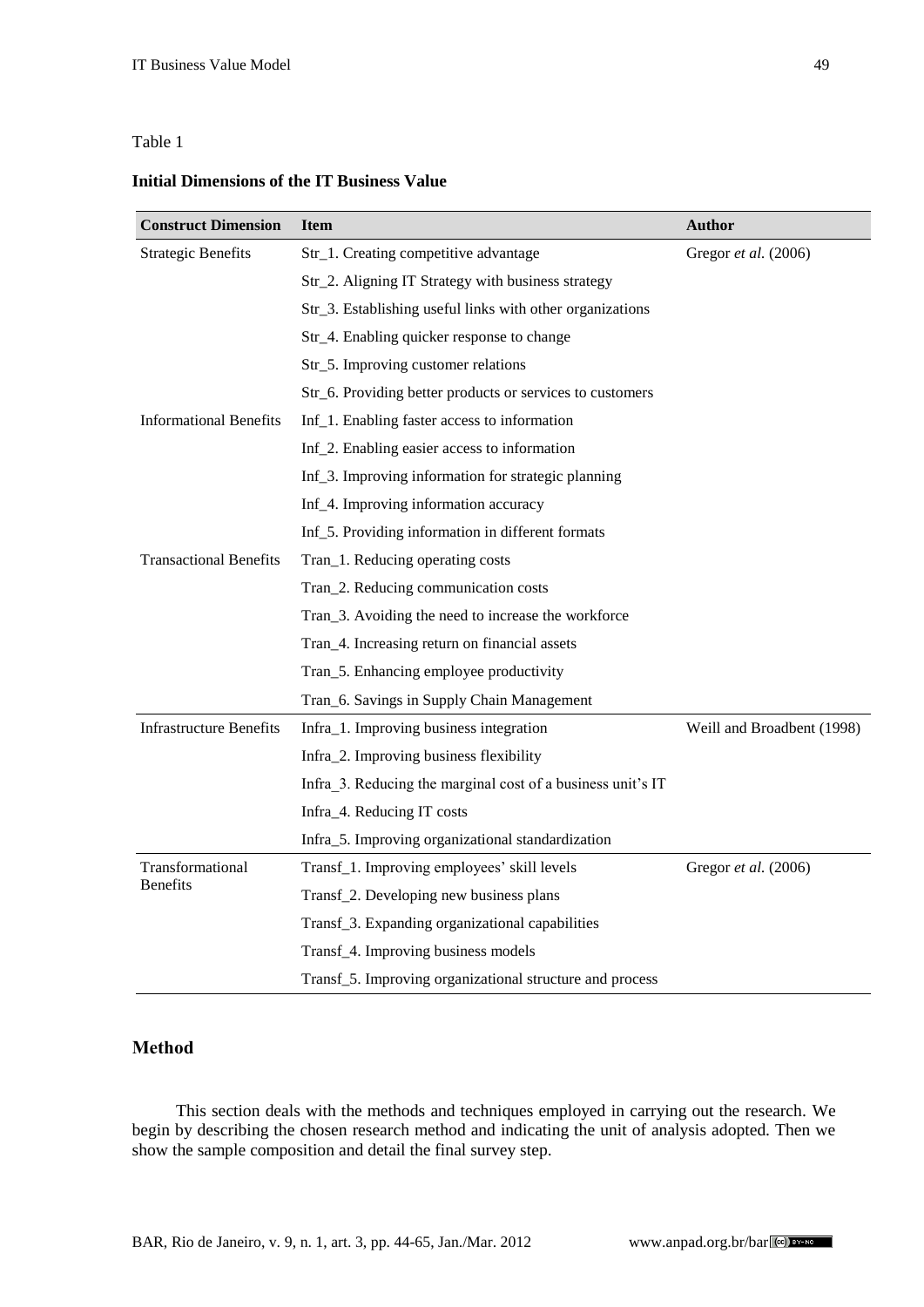## **Research method**

The survey method of research is a way of gathering information directly and in a standardized form from people through the use of questionnaires in which the questions are the same for all the interviewees, rendering it possible to make inferences regarding the population as a whole (Powell & Hermann, 2000). The objects of the study are usually individuals, groups, organizations or communities, but can also be projects, applications or systems (Pinsonneault & Kraemer, 1993). For Powell and Hermann (2000), the use of the survey method is best recommended when the questions to be assessed are answered by the people themselves; whether because some aspects cannot be directly observed or because it would be impossible or impractical for the researcher to observe the behavior of various people in relation to certain situations, such as eating habits.

## **Unit of analysis**

IIO's were considered best suited for the execution of this survey, since they invest heavily in IT and information is the basic input of their value chains. The target population consisted of organizations with three different types of financial activity: banks belonging to the National Federation of Banks (FEBRABAN), securities brokers belonging to the National Brokers Association (ANCOR) and insurance companies belonging to the National Federation of Insurers (FENASEG).

The survey respondents were executives responsible for management in the IT area and managers from the business areas. Managers from the IT area were chosen because they have a profound knowledge of the characteristics of IS and have a broad view of the business process, since IT tends to permeate throughout the IIO. Managers from the business areas, such as financial services, operations, and strategy, were selected because they are directly involved with the processes that bring value to the organization. It was also considered interesting to capture the perception of executives from business areas and verify whether they perceive the IT Business Value for their organization in the same way as the executives that work specifically with IS.

#### **Pre-test survey**

The research instrument is the result of a pre-test stage, in which the original research instrument (Gregor *et al.*, 2006) was modified to include a fifth dimension, infrastructure. The modified instrument was thus composed of 5 dimensions and 27 items, with a 5 point Likert-like scale varying from **Completely disagree** to **Completely agree**. This instrument was translated to Portuguese, and later back translated to English to test for congruence. It was given to 40 executives attending continuing education courses in Administration and 13 executives from large industrial and service organizations, for a total of 53 respondents. Respondents were asked if they agree or disagree that over the last 18 months, the use of IT has contributed to achievement of the business benefits listed in the research instrument. The result of this stage was an instrument with 5 dimensions and 26 items, and the item **Tran\_6. Savings in Supply Chain Management** was eliminated because in banks and financial institutions the SCM plays little or no role in their activities. The instrument was subsequently applied within the population of interest, having first undergone this refining process. The statistical techniques employed were Exploratory Factorial Analysis with the SPSS statistical software and Confirmatory Factor Analysis using Structural Equation Modeling assisted by AMOS statistical software.

The framework proposed by Hair, Anderson, Tatham and Black (2005) was used as a guide to capture the technique of Structural Equation Modeling. The first stage involved the definition of the theoretical model to be tested, which in this case is the combination of the models proposed by Weill and Broadbent (1998) and Gregor *et al.* (2006). After that, the path diagram representing causal relations among the variables in the model (Figure 1) was used and converted into a set of structured equations, thus specifying the model. In order to achieve this, the facilities found in the software package AMOS were utilized. The next stage was the evaluation of the model identification phase, in which some adjustments were made to the model. Traditional measures **Goodness of Fit Index** (GFI),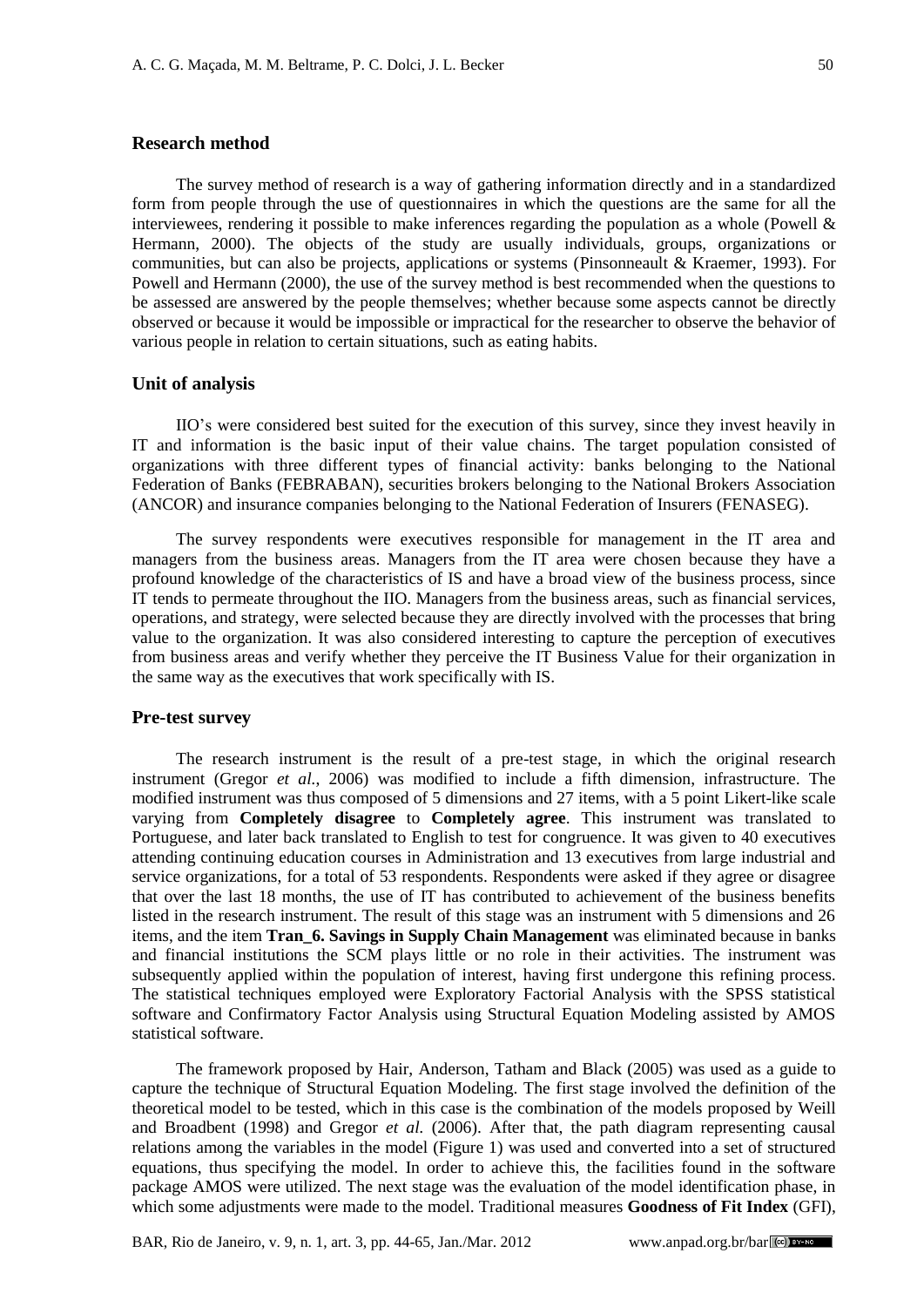**Adjusted Goodness of Fit Index** (AGFI), **Normed Fit Index** (NFI), **Non-Normed Fit Index** (NNFI), **Comparative Fit Index** (CFI) and **Root Mean Square Error of Approximation** (RMSEA) were dedicated to that purpose. At last, as a final stage, the second order model was evaluated, resulting in an interpretation and analysis of the final model.

As a result of this step, the research instrument was validated, and ended up containing four dimensions distributed in 15 items. The entire refining process followed the stages described by Koufteros (1999). Analysis of the mean scores and t-tests were used to measure the perceptions executives held regarding the IT Business Value.

## **Final survey sample composition**

The final survey sample was composed of a total of 143 questionnaires, with responses from 69 different financial organizations in Brazil. Regarding the insurance companies, out of the 99 firms affiliated to FENASEG, 14 responded to the questionnaire. This represents a response rate of 14.14%. With regard to the security brokers, 25 out of the 96 firms affiliated to ANCOR responded to the questionnaire, which gives a response rate of 25%. And for banks, data was collected from 30 out of the 115 banks affiliated to FEBRABAN, which represents a response rate of 26%. Table 2 shows the data synthetically.

Table 2

#### **Representativeness of the Sample**

| <b>Industries</b>       | N  | <b>Members</b> | $\frac{0}{0}$ |
|-------------------------|----|----------------|---------------|
| Insurance               | 14 | 99             | 14.14%        |
| <b>Security Brokers</b> | 24 | 96             | 25            |
| <b>Banks</b>            | 30 | 115            | 26            |

Those questionnaires in which only one value was attributed to all items as well as those with 20% or more items not answered (blank responses) were considered outliers and eliminated from the sample. The remaining sample was composed of 125 respondents (52 from IT area and 73 from business area).

## **Results**

## **Refinement of the research instrument**

## *Exploratory factorial analysis (EFA)*

To begin with, Exploratory Factorial Analysis (EFA) was performed in order to define the underlying structure in a data matrix (Hair, Anderson, Tatham, & Black, 2005). EFA looks for correlations between the dimensions in order to form a set of dimensions with common characteristics, known as factors. The method of principal components analysis was used to get the initial factors solution, which was then rotated using the varimax criterion. The KMO test (0.851), which indicates the fit of the sample, and Bartlett sphericity test (0.00), which evaluates the presence of correlations between the dimensions, exhibited values within those recommended by Hair *et al.* (2005). Also, as recommended by Hair *et al.* (2005), the minimum of 5 questionnaires necessary for each variable was obtained.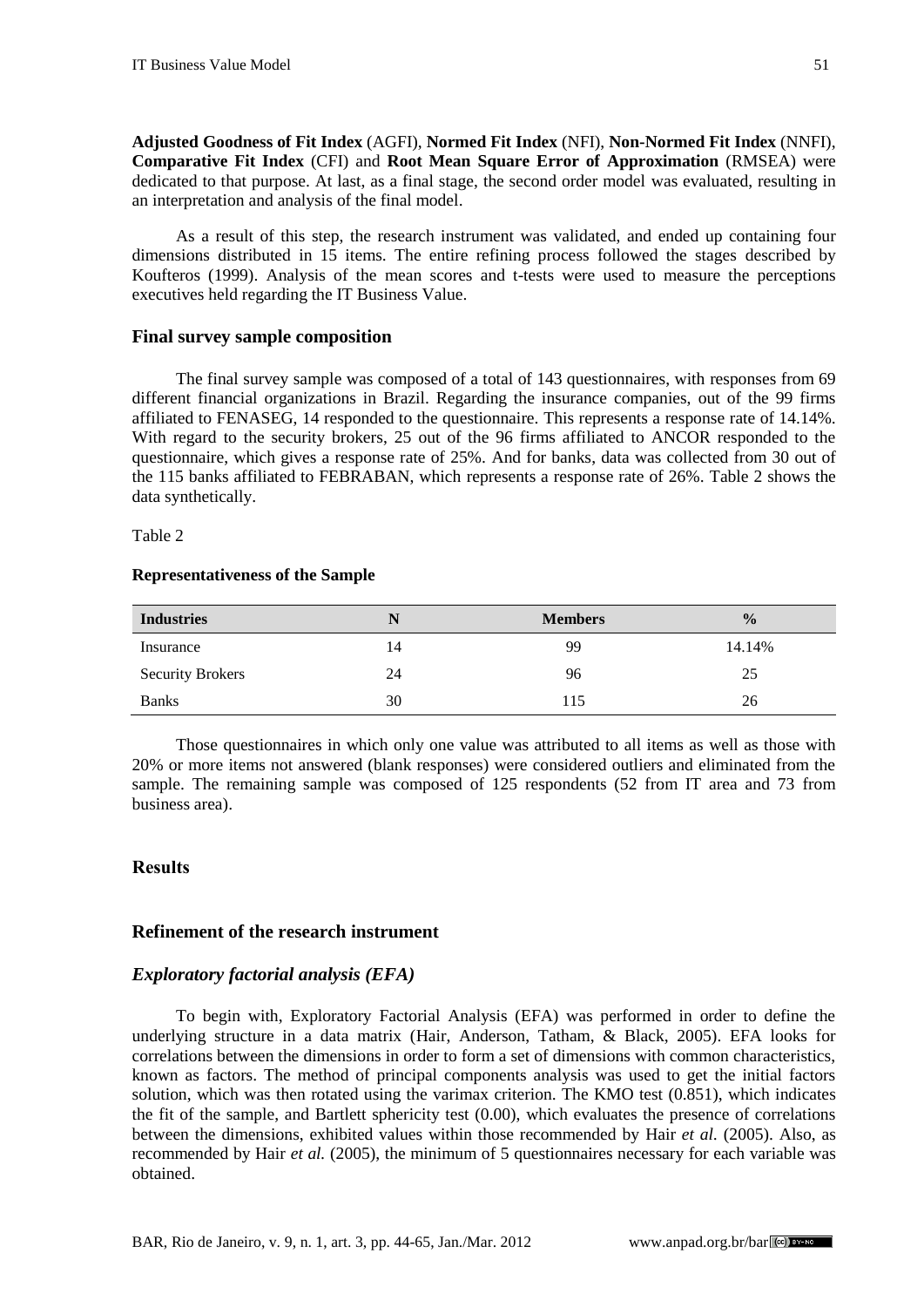EFA made it possible to discriminate four out of the five initially proposed dimensions of benefits arising from IT: **Strategic, Informational, Transactional and Transformational**. The dimension **Infrastructure** was not confirmed as a category of distinct benefits arising from the IT infrastructure. With the completion of Discriminant EFA, 10 items were eliminated because of their low correlation with others within their factor or for a lack of conceptual coherence. Table 3 shows the extracted factors, items and their factor loads.

## Table 3

#### **Exploratory Factorial Analysis**

| <b>Dimensions</b>       | <b>Factor Load</b> | <b>Explained Variance</b> |
|-------------------------|--------------------|---------------------------|
| <b>Transformational</b> | $0.783$ to $0.564$ | 18,24%                    |
| Strategic               | $0.807$ to $0.499$ | 16,04%                    |
| Transactional           | 0.854 to 0.587     | 13,85%                    |
| Informational           | $0.808$ to $0.605$ | 13,06%                    |

All factor loads remained within the interval from 0.5 to 0.85. For this interval, the size of the sample obtained is considered good for the significance of the factor loads (Hair *et al.*, 2005). Taken together, the four factors explain 61% of the total variance associated with the IT Business Value in the surveyed sample.

Later, convergent EFA was carried out in order to check whether the factors were really onedimensional, that is, whether all the benefits of a determined dimension converge in one direction, which proved to be the case. This finding is very important, since it shows that the benefits present in each of the factors have a meaning in common for the respondents, facilitating the analytical work of the researcher.

Cronbach's Alpha showed that the factors were also internally consistent. Cronbach's  $\alpha$  varies from 0 to 1 and the closer to 1 the greater the internal consistency. The lowest value normally accepted is 0.70, but this can be as low as 0.60 in exploratory studies (Robinson as cited in Hair *et al.*, 2005). All the values were considered adequate, varying from 0.71 to 0.79, in the case of the factors, and 0.88 in the instrument as a whole.

# *Confirmatory factorial analysis (CFA)*

Confirmatory Factorial Analysis was carried out with the purpose of analyzing the different relationships within the measurement model. Structural equation techniques refer to an extension of several multivariate analysis techniques, which combine elements related to multiple regression with factorial analysis, in order to simultaneously estimate a series of dependent relationships. Structural equations facilitate a transition from exploratory factorial analysis to confirmatory factorial analysis (Hair *et al.*, 2005).

According to Ullman (2000), structural equation modeling is characterized as a set of statistical procedures which permit the analysis of the relationships between one or more independent dimensions and one or more dependent dimensions. Accordingly, in order to validate the preestablished model, CFA was carried out. The exogenous constructs (independent dimensions) are the items in the instrument resulting from the EFA, and the endogenous constructs (dependent dimensions) are the four dimensions of benefits, whose relationships are previously established through application of CFA. As a result of this process, a definitive instrument for measuring the IT Business Value for IIO was obtained.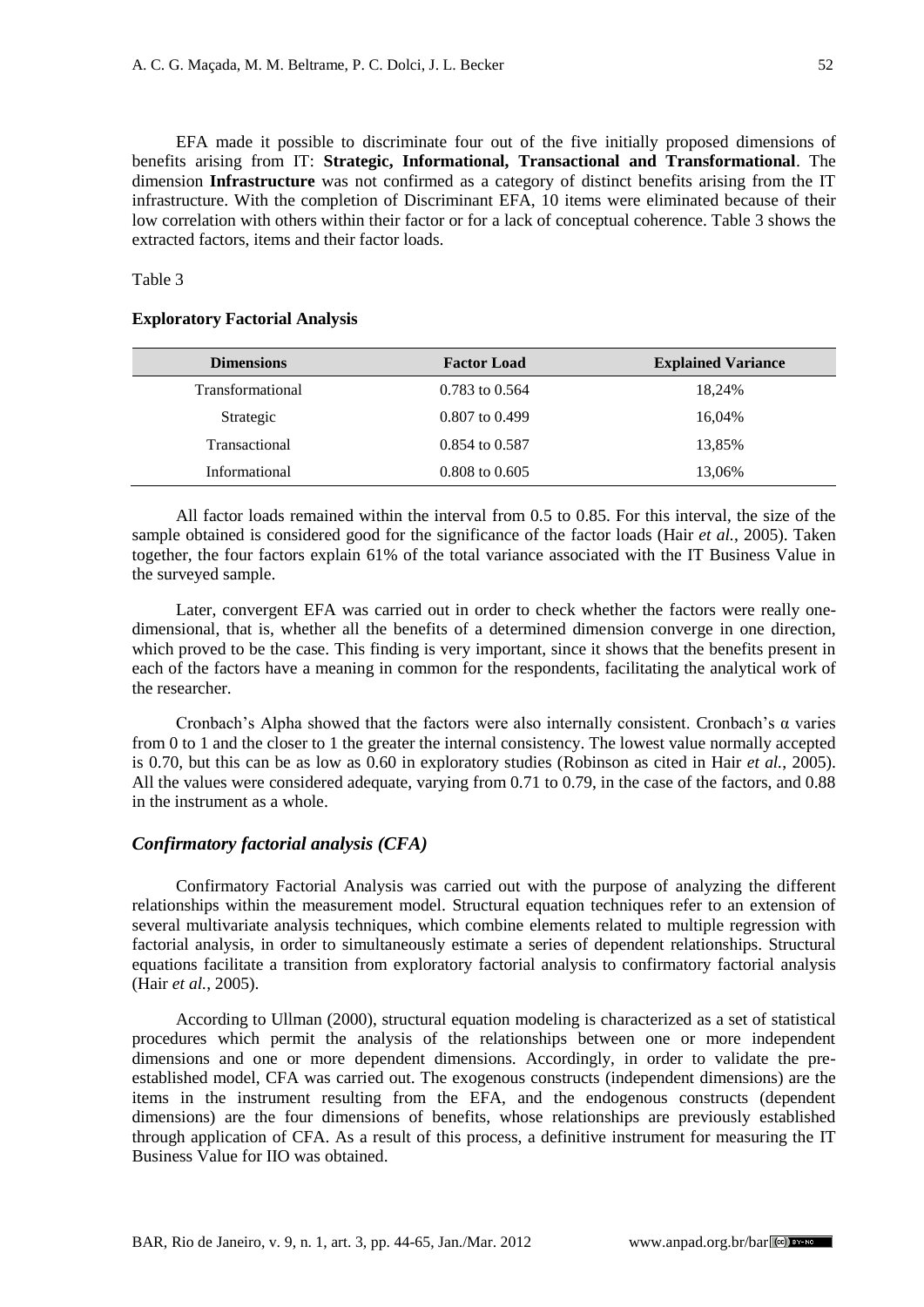The data base conforms to the conditions recommended by Hair *et al.* (2005), where there is a quantity of responses five times greater than the quantity of items. A total of 125 valid questionnaires were included. The Maximum Likelihood (ML) method was chosen because, as Thompson (as cited in Hair *et al.*, 2005) explain, it is quite robust and is the most widely used CFA modeling method. Moreover, according to Hair *et al.* (2005), it is recommended that the size of the sample for the performance of CFA should be between 100 and 200 elements, which is a condition satisfied in the present study. Figure 1 shows the diagram of the paths of the Final Measuring Model.



**Figure 1. Final Measurement Model.** 

Once the path diagram of the initial Measurement Model was depicted, it was tested with the empirical data. Based on the extracted results, the scales were checked. For this, the indicators Composed Reliability (CR), Extracted Mean Variance (EVA) and Discriminant Validity were employed, according to Hair *et al.* (2005) and Fornell and Larcker (1981). Composed Reliability (CR) is used to measure the internal consistency of each construct, describing the degree to which they indicate the same construct. A widely accepted value is 0.70, but lower values are acceptable if the research is of an exploratory nature (Hair *et al.*, 2005). The CR values were above 0.70, with the exception of the factor **Strategic (**0.65). This value was accepted because the study is exploratory in nature. The values of the Mean Variance Extracted (AVE), indicating the degree of variance explained by each construct (Hair *et al.*, 2005), were all equal to or above the recommended 0.50.

Lastly, the discriminant validity was checked based on the suggestions of de Garver and Mentzer (1999), who recommended the comparison of the extracted variance of a construct and the variance shared among the other constructs (R squared) as a suitable approach for such an analysis. Accordingly, the extracted variance should be greater than the shared variances, so demonstrating the discriminant validity of the construct. Discriminant validity was demonstrated as none of the pairs of constructs had a shared validity greater than the extracted variance of each construct.

The adjustment values of the model were considered adequate, as the Chi-square over the Degrees of Freedom  $(\chi^2/df)$  was equal to 1.29, GFI equal to 0.89, AGFI equal to 0.87, NFI equal to 0.82, NNFI equal to 0.95, CFI equal to 0.96 and RMSEA equal to 0.048.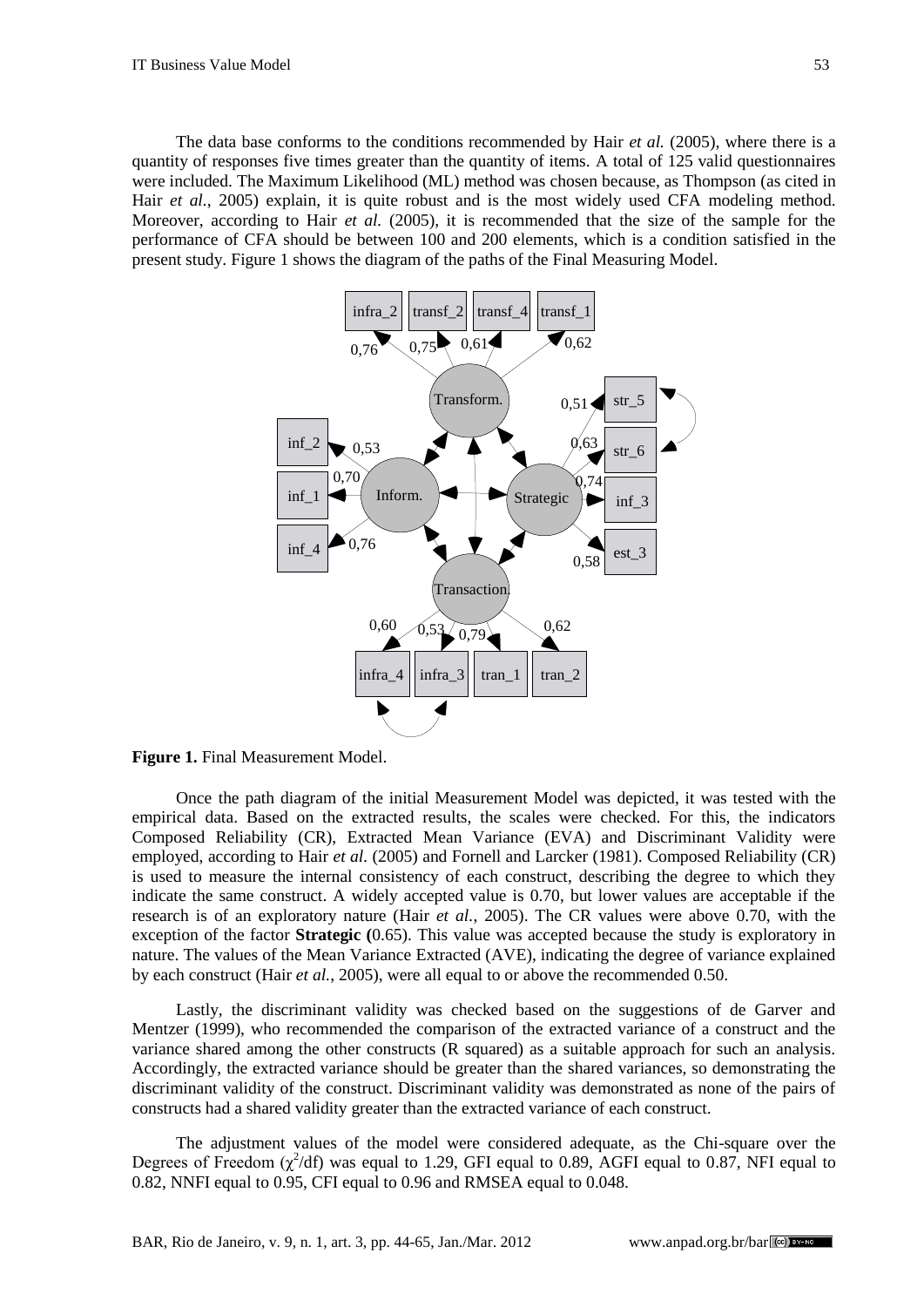Two indicators, GFI and NFI, do not fall within the recommended values, while the others are within the recommended range. Therefore, a small adjustment could make the model fit, and therefore some alternatives were tested for deletion. Firstly, the item **Tran 5** was eliminated because it had the lowest standardized factorial load in the CFA. The same item also had the lowest factorial load in the EFA. With its deletion, the fitness values of the model improved, and a final model with 15 items with four factors was obtained. No other deletion significantly improved the fitness values. Besides the deletion of item **Tran 5**, the AMOS software, based on the modification indices, suggested that two covariances should be inserted between the error measures of the dimensions **Infra 4** and **Infra 3** and **Str 5** and **Str 6**. These covariances are acceptable, since they are between items within the same factor. After these changes, the final results indicated a good fitness of the model.

In the Final Model the fitness values referring to the GFI and NFI improved, changing to 0.91 and 0.85, respectively. It can be seen that all indicators, with the exception of NFI, are within the recommended values. According to Hair *et al.* (2005), the NFI is a comparison of the proposed model with the null model and there is no value that indicates an acceptable level of fitness, though a widely recommended value is 0.90. Additionally, in their study on the adoption of IS for the exchange of instant messages, To, Liao, Chiang, Shih and Chang (2008) accepted the NFI indicator with a value of 0.85 as it was marginally acceptable. Therefore, in the present study the value of 0.85 was accepted because it is very close to the recommended value.

The standardized factorial loads of the items varied from 0.614 to 0.755 for the dimension **Transformational**, from 0.506 to 0.737 for the dimension **Strategy**, from 0.529 to 0.778 for the dimension **Transactional** and from 0.531 to 0.762 for the dimension **Informational**. The *t* statistic values, associated with each of the standardized factor loads, indicate the significance of each item. According to Koufteros (1999), the *t* values are considered significant at the level of 0.05 and 0.01 when the values are higher than 2 or 2.576, respectively. The *t* values varied from 4.458 to 7.590, showing that all items are significantly related with their factors.

With the purpose of verifying whether the four dimensions of benefits or first order factors are really sub-dimensions of the broader and more general construct IT Business Value, Higher Order Factorial Analysis, or Second Order Factorial Modeling was carried out. In the confirmatory factorial analysis (CFA) the four constructs resulting from the Exploratory Factorial Analysis (EFA) were validated, and only the exclusion of the item **Tran 5** was necessary.

In order to execute the new Path Diagram that considered the hypothesis to be tested, the latent dimension **IT Business Value** was included as an exogenous dimension. Hence, the first order factors confirmed in the CFA became endogenous dimensions. In other words, the IT Business Value influences the dimensions of the **Transformational**, **Strategic**, **Transactional** and **Informational** benefits.

It is important to point out that the performance of the Second Order Factorial Model were calculated as means of each construct of the first order instead of using the items of each factor, which has the same statistical significance. It can be said that the factor **IT Business Value** will be a function of the relationships of the first order factors. Figure 2 shows the Path Diagram for the Second Order Model with the standardized factorial loads.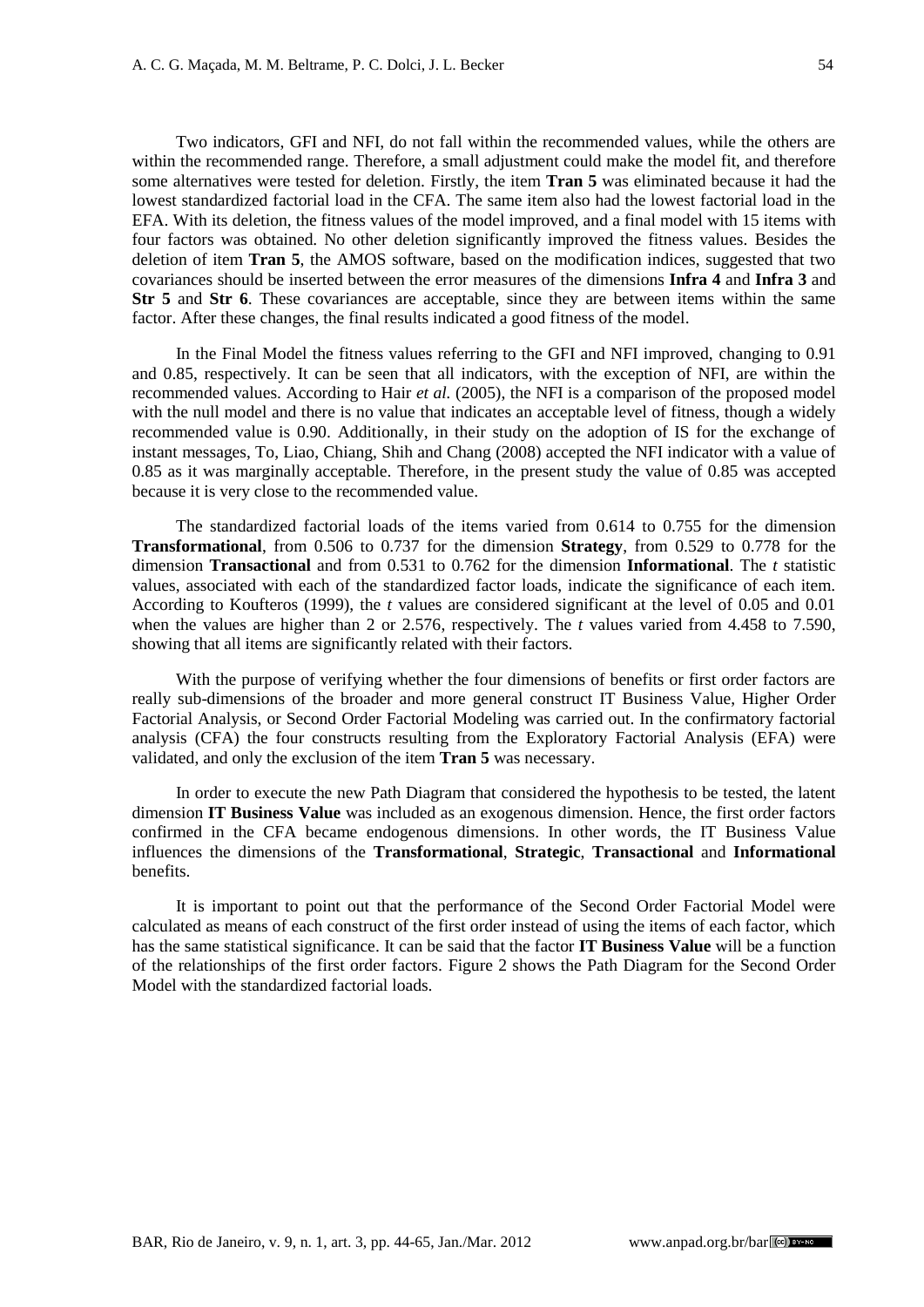

Figure 2. 2<sup>nd</sup> Order Measurement Model.

The obtained fitness values of the 2nd Order Model were considered good, according to the measures Chi-square over the Degrees of Freedom (0.74), GFI (0.994), AGFI (0.971), NFI (0.990), NNFI (1.012), CFI (1.000) and RMSEA (0.000). As can be seen, all the values are within those recommended, with the exception of the NNFI (1.012) and RMSEA (0.000). The NNFI indicator was slightly above the recommended value  $(0.900 - 1.000)$  and the RMSEA was at the minimum limit, suggesting the **perfect** fitness of the model. However, there are explanations in literature that clarify and make these values acceptable.

According to Bentler (1990, p. 238): "the T goodness-of-fit statistics used in the assessment of fitness of a structural model typically refer to the distribution of the chi-square in order to determine the acceptance or rejection of a specific null hypothesis". Accordingly, indices such as NNFI can exceed the limits of **0-1**, and be above 1.0 when the value of chi-square is lower than the number of degrees of freedom. According to Curran, Meuter and Surprenant (2003), it is possible that the proposed *gl* may exceed the proposed χ2, resulting in a negative number, and moreover, if (proposed χ2 – proposed *gl*) is equal to or less than zero, the RMSEA is estimated as zero. Furthermore, according to Curran *et al.* (2003), it is perfectly appropriate that the indices of fitness are equal and even higher than 1.0. This simply means that the chi-square is lower in relation to the degrees of freedom. Moreover, in situations in which the chi-square is lower than the degrees of freedom, the RMSEA value is automatically fixed at zero. TLI and CFI values substantially over 1.0 – for example 1.5 or 1.8—should be considered worrying.

The standardized factor loads were 0.762 for the dimension Transformational, 0.775 for the dimension Strategic, 0.603 for the dimension Transactional, and 0.637 for the dimension Informational. The *t* values varied from 5.917 to 7.060, that is, all the standardized factor loads are significant at the level 0.01. This shows that all the dimensions of the Second Order Measurement Model are significantly related to the IT Business Value. The analysis of the second order measurement model allows it to be stated that the four factors (dimensions of benefits) can compose a single construct: IT Business Value. Additionally, analysis of the results of the Second Order Measurement Model together with the Definitive Measurement Model, suggests that the first order factors are sufficiently different among themselves so as to characterize the construct IT Business Value.

## **Analysis of the executives' perception**

Analysis of Table 4 shows that the dimension **Informational** benefits obtained the highest mean (4.55), followed by the **Strategic** (4.28) and **Transformational** (4.22) benefits. The lowest mean was attributed to the **Transactional** benefits (3.89). The fact that the dimension Informational benefits had the highest mean is in accordance with the statement from Hu and Quan (2005), where industries with high intensity information products, such as banking, finance and insurance should benefit more from IT investments than industries with low intensity information use. This result is also consistent with that found in a study carried out by the journal CIO with 44 Brazilian CIOs in the year 2007, which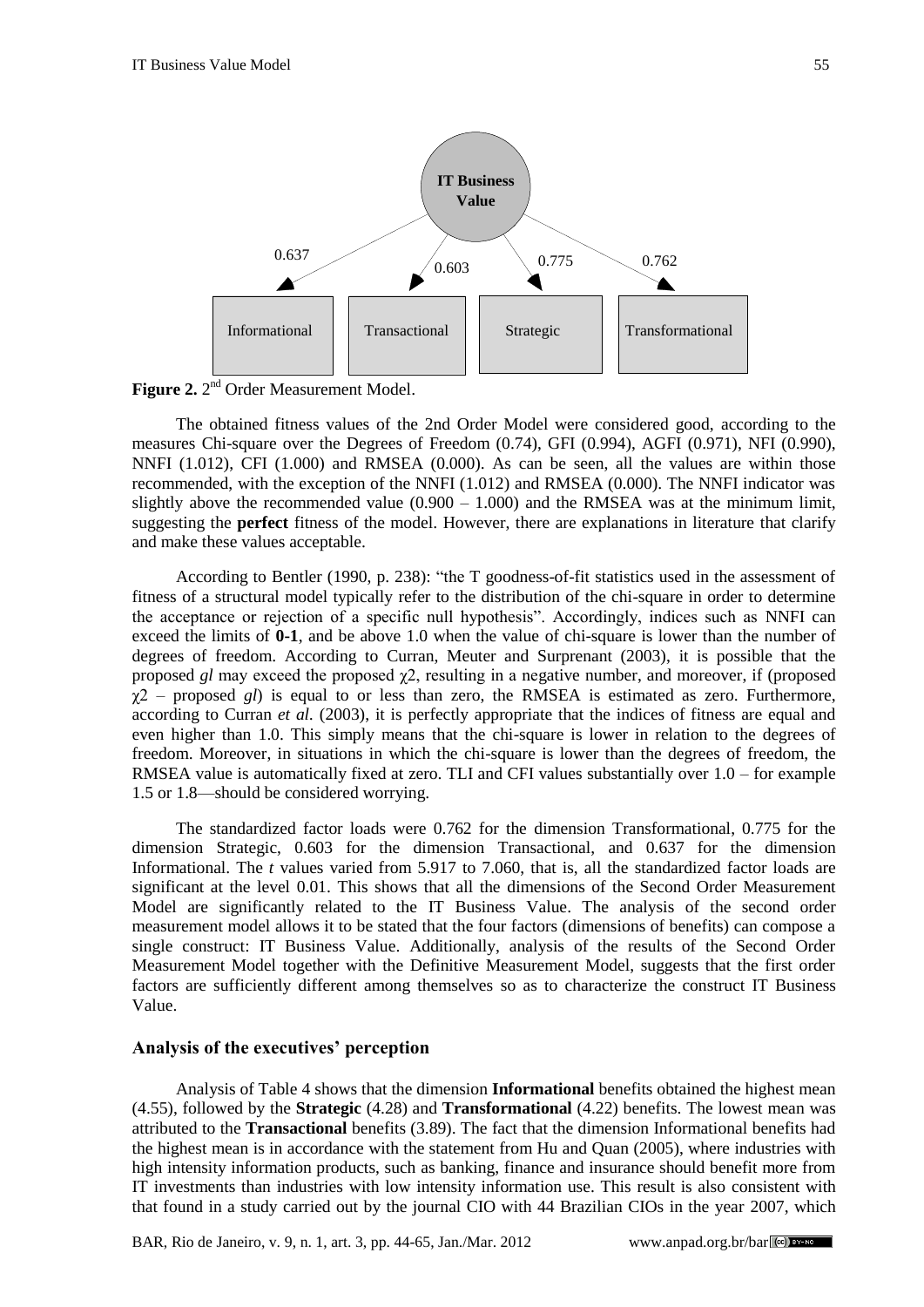indicated that the investment priorities are in Enterprise Resource Planning (ERP) and Business Intelligence (BI) software. These investments are aimed at helping organizations manage the increase in the flow and integration of information.

## Table 4

## **Means of the Dimensions**

| <b>Dimension</b> | <b>Mean</b> | <b>S.D.</b> |
|------------------|-------------|-------------|
| Transformational | 4.22        | 0.68        |
| Strategic        | 4.28        | 0.59        |
| Transactional    | 3.89        | 0.81        |
| Informational    | 4.55        | 0.57        |

The fact that Transactional benefits had the lowest mean is also consistent with what was proposed by Hu and Quan (2005), that financial service organizations, being the first to believe in the operational and strategic benefits of IT, are today the biggest users of IT and operate in an information-intensive activity where heavy investments in IT are required to maintain the business. Below, there follows a detailed analysis of the results obtained in each dimension.

The Transformational dimension obtained the third highest mean (Table 4). The items **Transf\_4. Improving business models** and **Infra\_2. Improving business flexibility** have higher means than the construct (4.40 and 4.24, respectively). The item **Transf\_2. Developing new business plans** obtained a mean of (4.22), equal to that of the construct and the item **Trans\_1. Better skills level of the employees** had the lowest mean, as shown in Table 5.

Table 5

## **Means of the Items in the Transformational Dimension**

| <b>Items</b>                                                | <b>Mean</b> | S.D. |
|-------------------------------------------------------------|-------------|------|
| Infra <sub>2</sub> . Improving business flexibility         | 4,24        | 0,87 |
| Transf <sub>1</sub> . Na improved skill level for employess | 3,99        | 0,89 |
| Transf_2. Developing new business plans                     | 4,22        | 0.95 |
| Transf_4. Improving business models                         | 4,40        | 0.76 |
| Dimension                                                   | 4.22        | 0.68 |

The improvement in the business model, like the flexibility, may refer primarily to the increasing use of tools offered by IT. In the case of banks, the Internet Banking tool is increasingly exploited. According to Yiu, Grant and Edgar (2007), its use allows the banks to think and operate in new geographical zones with new markets and product scope. New charges/rates generated through new and better services, like advertising, payments, reminders, notifications and customized information are attractive to modern banks. These activities provide value to the client and opportunities for the banks to improve their revenue and ensure the loyalty of clients, through management of the relationships.

For the securities brokers, the IT tool that is altering and making their business models more flexible is the use of **Home Broker**. This can be seen in the increase in the deals completed using this tool, passing from R\$39 billion in the whole year of 2006 to R\$72 billion (R\$6 billion per month) in the year 2007 (Bolsa de Valores de São Paulo [Bovespa], 2007). With regards to the insurance companies, a study carried out by FENASEG with 27 insurance companies in the year 2006 showed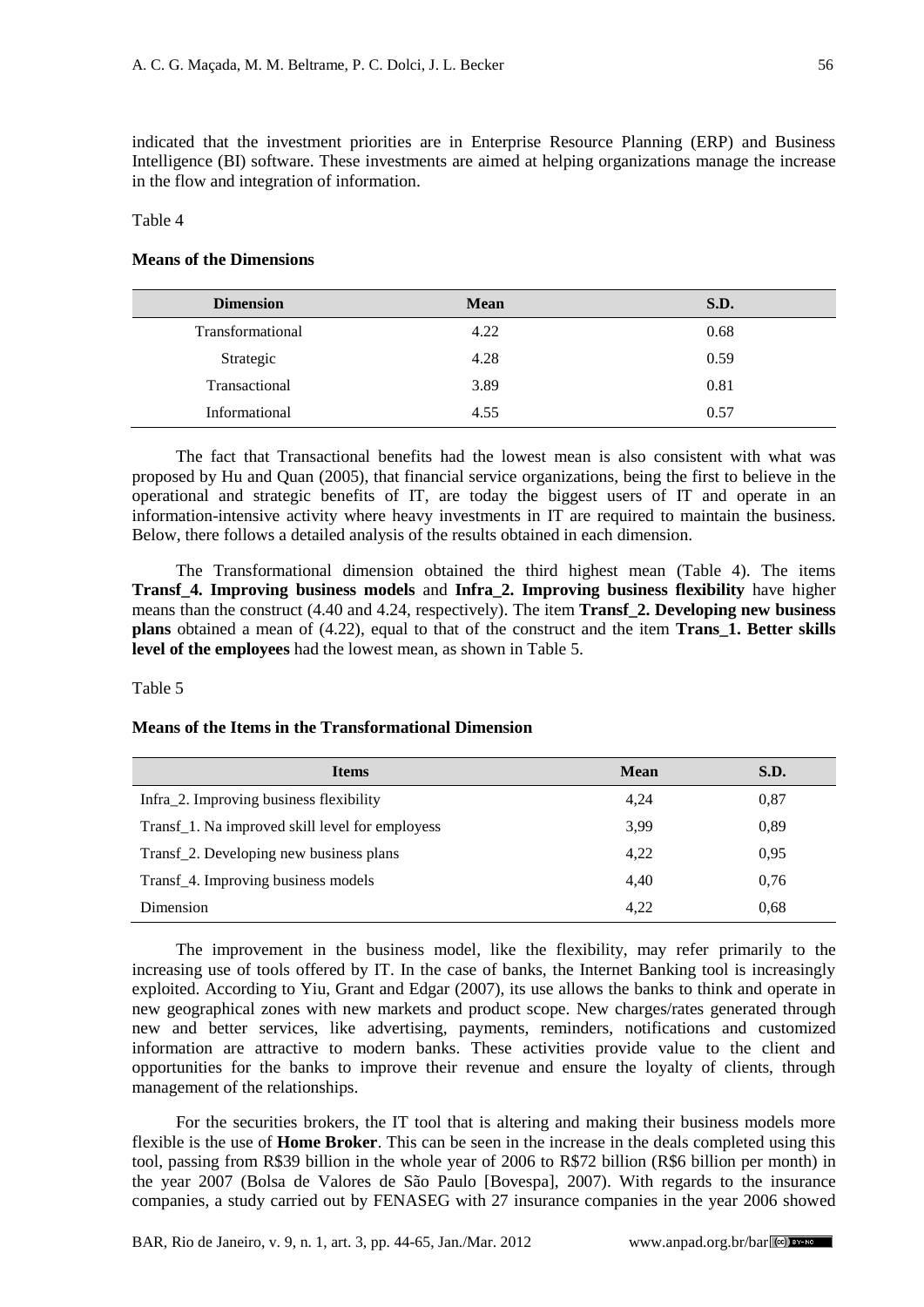that the main change provided by IT is improved operational efficiency regarding the processing of subscriptions, claim reports and policies, risk management and product distribution, as well as facilitating cooperation with other companies and economic agents.

Table 6 shows the results for the Strategic dimension, which obtained the second highest mean (4.28). The items **Str\_6. Providing better products or services to costumers** (4.47) and **Inf\_3. Improving information for strategic planning** (4.46) had higher means than the construct. While the items **Str 5. Improving costumer relations** (4.20) and **Str\_3. Establishing useful links with other organizations** (4.00) had lower means than the dimension.

Table 6

#### **Means of the Items in the Strategic Dimension**

| <b>Items</b>                                                    | Mean | S.D. |
|-----------------------------------------------------------------|------|------|
| Est_3. Establishing useful links with other organizations       | 4,00 | 0.92 |
| Est_5. Improving costumers relations                            | 4,20 | 0.84 |
| Est_6. Providing better products or services to costumers       | 4,47 | 0.68 |
| Inf <sub>2</sub> 3. Improving information for strategic planing | 4,46 | 0.71 |
| Dimension                                                       | 4.28 | 0.59 |

Many of the managers agreed that IT provides better products or services for their clients. Additionally, according to Love, Irani, Standing, Lin and Burn (2005) in a study with small and medium Australian enterprises from various sectors, the strategic benefit "better relationships with clients and other organizations" (p. 954) was considered the second most important in a list of nine. This result adds weight to the argument that "better relationships with the clients" (p. 954) and ―establishment of relationships with other organizations‖ (p. 954) are strategic benefits provided by IT.

According to Maçada and Becker (2001), in their study on the impact of IT investments on strategic dimensions and the efficiency of Brazilian banks, IT is the main strategic resource used by the banks in the search for competitive advantages. These advantages are seen in strategic dimensions such as competitiveness, products and services, and prices, among others. Advances in IT allow financial service supply organizations to innovate their services and improve delivery to clients by means of automation (Krishnan, Ramaswamy, Meyer, & Damien, 1999). The benefit Inf\_3. Improving information for strategic planning, in the view of the managers, is more closely associated with the strategic benefits than the informational benefits. Perhaps the managers understand that whatever factor that contributes towards better Strategic Planning is considered a strategic benefit.

Table 7 shows the results obtained for the Transactional dimension, which obtained a mean equal to 3.89, the lowest among all the dimensions. The items **Tran\_2. Reducing communication costs** (4.30) and **Tran\_1. Reducing operating costs** (4.12) have higher means than the construct. Means lower than the construct were attributed to the items **Infra\_3. Reducing the marginal IT cost of business units** (3.69) and **Infra\_4. Reduction of IT costs** (3.47). It can be noted that IT offers a reduction in operational and communication costs to IIO. According to Yiu *et al.* (2007), besides benefits like sustainable competitive advantage and new markets, IT helps banks reduce their operational and administrative costs. This was previously highlighted by Zhu (2004), who argued that complementarities between the IT infrastructure and the IT potentialities, expressed through electronic business, contribute towards the performance of organizations in terms of sales per employee, stock turnover and operational cost reduction. Although the tools **Home Banking** and **Home Broker** are, strictly speaking, not electronic commerce/business, they are quite similar, explaining to some degree why the cost reduction benefits offered by the IT infrastructure are grouped with the transactional benefits. For the respondents, the transactional benefits are associated with cost reduction.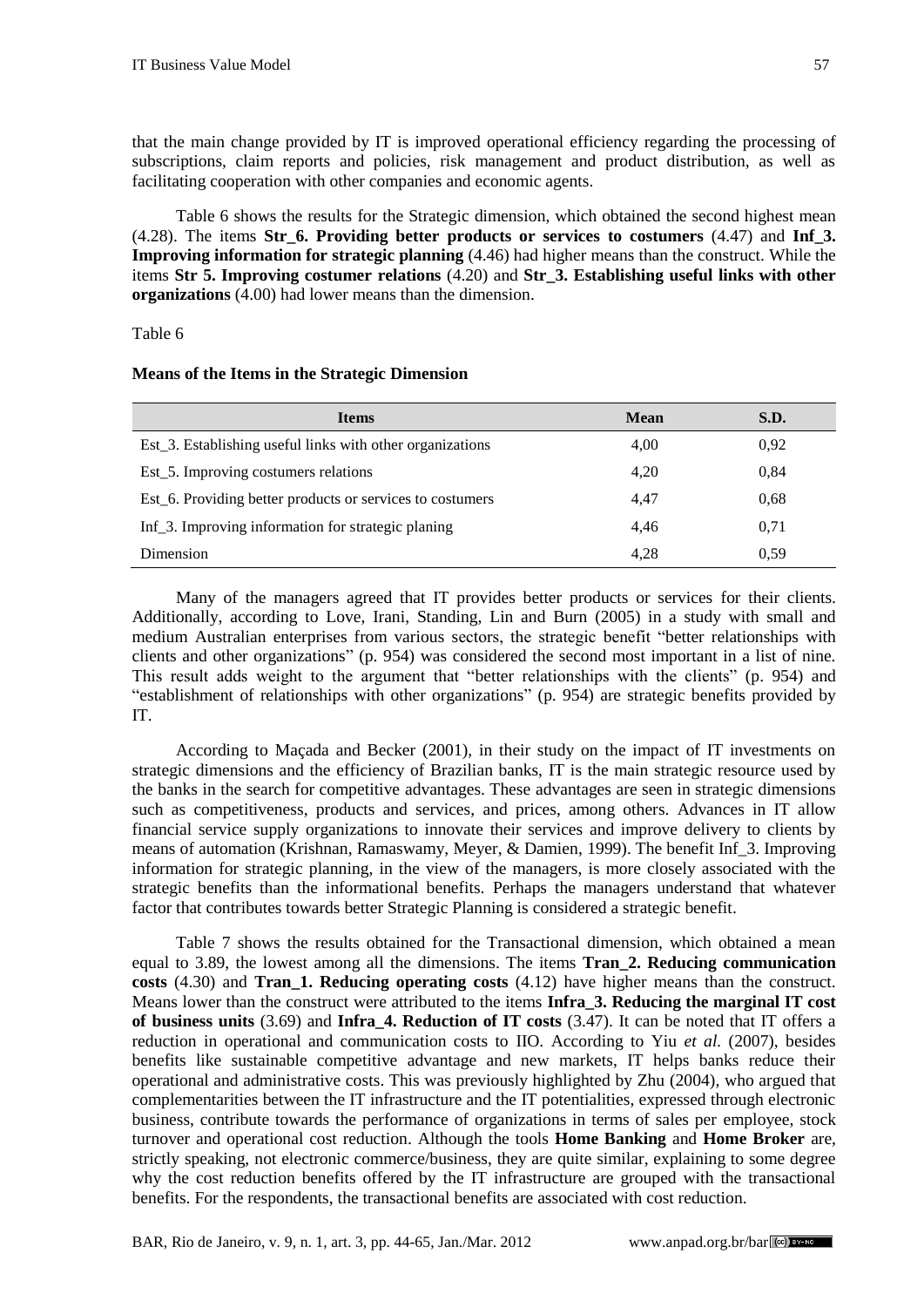#### Table 7

## **Means for the Items in the Transactional Dimension**

| <b>Items</b>                                                           | Mean | S.D. |
|------------------------------------------------------------------------|------|------|
| Infra <sub>2</sub> 3. Reducting the marginal cost of business units IT | 3.69 | 1,10 |
| Infra <sub>14</sub> . Reducting of IT costs                            | 3,47 | 1,32 |
| Tran_1. Reducting operating costs                                      | 4.12 | 0.84 |
| Tran_2. Reducting communication costs                                  | 4.30 | 0.98 |
| Dimension                                                              | 3,89 | 0.81 |

The **Informational** dimension obtained the highest mean (4.55), and the item **Inf\_1. Enabling faster access to information** obtained a higher mean than the dimension (4.72) and the item **Inf\_2. Enabling easier access to information** obtained the same mean (4.55). While item **Inf\_4. Improving information accuracy** had a lower mean than the dimension (4.38), as shown in Table 8.

#### Table 8

## **Means of the Items in the Informational Dimension**

| <b>Items</b>                                            | <b>Mean</b> | S.D. |
|---------------------------------------------------------|-------------|------|
| Inf <sub>1</sub> . Enabling faster acess to information | 4.72        | 0.67 |
| Inf <sub>2</sub> . Enabling easier acess to information | 4.55        | 0,70 |
| Inf <sub>14</sub> . Improving information accuracy      | 4.38        | 0.77 |
| Dimension                                               | 4.55        | 0.57 |

Given that banks, insurance companies and security brokers are intensive users of information, it is understandable that the items referring to speed and facility of access to information were attributed the highest means. This is probably due to the fact that the products that are moved through their primary value chain activities are basically information (Hu & Quan, 2005).

The raw material of these organizations is client data, which for the most part is in digital form. However, investments in and the use of IT do not ensure the accuracy of the information. Although the mean of the item **Inf\_4. Improving information accuracy** is not low; the managers do not fully agree that IT alone is capable of providing more accurate information.

To analyze differences in perception among both groups of respondents, both business managers and IT managers, several *t* tests were performed. The *t* statistic and degrees of freedom were corrected if the hypothesis of variance equality between samples were not supported by the data (Levene's test were used to support that). Table 9 presents the results.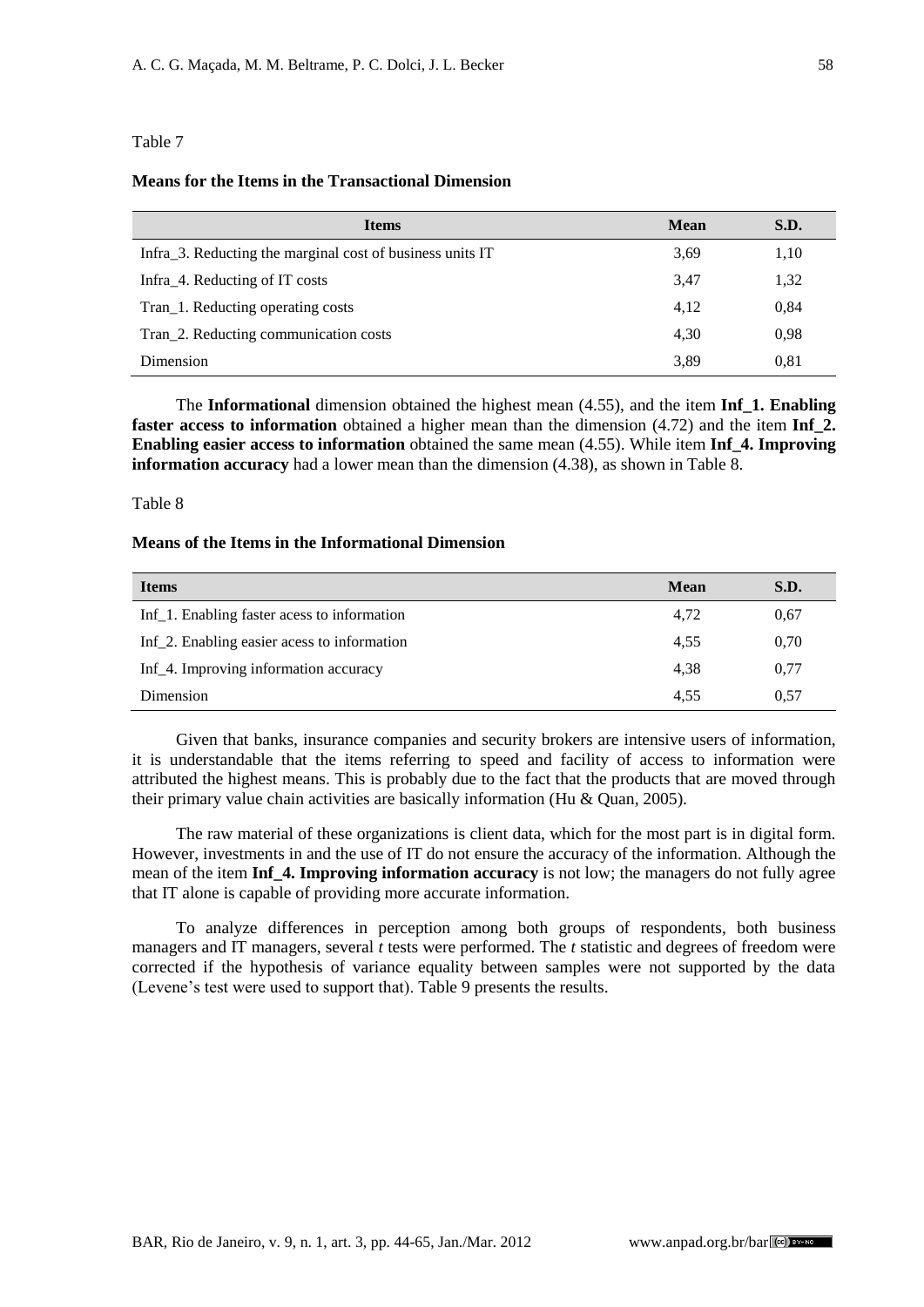Table 9

## **Differences in IT Business Value Perceptions between Business Managers and IT Managers**

| <b>Item</b>                                                              | t-statistic | df      | $Sig. (2-tailed)$ | Is there a difference in<br>perception? |
|--------------------------------------------------------------------------|-------------|---------|-------------------|-----------------------------------------|
| Inf <sub>1</sub> . Enabling faster access to information                 | 1,120       | 125,993 | 0,265             | No                                      |
| Inf 2. Enabling easier access to information                             | 0,955       | 126     | 0,341             | No                                      |
| Inf 3. Improving information for strategic planning                      | 1,366       | 128     | 0,174             | No                                      |
| Inf 4. Improving information accuracy                                    | 2,621       | 129     | 0,010             | Yes                                     |
| Infra 2. Improving business flexibility                                  | 2,299       | 128     | 0,023             | Yes                                     |
| Infra <sub>2</sub> 3. Reducing the marginal cost of a business unit's IT | 0,831       | 127     | 0,408             | No                                      |
| Infra 4. Reduction of IT costs                                           | 1,589       | 127     | 0,115             | N <sub>0</sub>                          |
| Str 3. Establishing useful links with other organizations                | 2,272       | 128     | 0,025             | Yes                                     |
| Str <sub>_5</sub> . Improving customer relations                         | 3,168       | 119     | 0,02              | Yes                                     |
| Str <sub>_6</sub> . Providing better products or services to customers   | 1,945       | 121     | 0,054             | No                                      |
| Tran 1. Reducing operating costs                                         | 2,330       | 117     | 0,022             | Yes                                     |
| Tran <sub>2</sub> . Reducing communication costs                         | 3,711       | 111,408 | 0,000             | Yes                                     |
| Transf <sub>1</sub> . An improved skill level for employees              | $-0,31$     | 126     | 0,975             | No                                      |
| Transf 2. Developing new business plans                                  | 3,027       | 127,090 | 0.03              | Yes                                     |
| Transf <sub>1</sub> 4. Improving business models                         | $-0,620$    | 130     | 0,536             | No                                      |

Out of the 15 items analyzed, differences in perceptions were found in seven. Eight items showed no differences in perceptions between the two groups of executives. The items are all scattered among the four dimensions studied. In the **Informational** dimension, only the item **Inf\_4. Improving information accuracy** presents a difference in perception. In the **Strategic** dimension, differences in items **Str\_3. Establishing useful links with other organizations** and **Str\_5. Improving customer relations** were identified. One can conclude that business managers perceive the value of IT regarding the external environment differently than IT managers perceive.

The **Transformational** dimension is perceived differently by business and IT managers in items related to the way IT can modify the organization course, with the items **Infra\_2. Improving business flexibility** and **Transf\_2. Developing new business plans**. Lastly, in the **Transactional** dimension, there exists a difference in perception between managers in items related to cost reduction: **Tran\_2. Reducing communication costs** and **Tran\_1. Reducing operating costs**

## **Final Remarks**

This study measured IT Business Value for IIO's, in this case banks, securities brokers and insurance companies, using a combination of different dimensions of benefits provided by IT to organizations within the same theoretical model. The initial model is composed of five dimensions that represent benefits of IT: Strategic, Informational, Transactional, Infrastructure and Transformational. The proposed preliminary theoretical research model was used as a guide for the development and validation of the final instrument and research model. The final research model is the first of the contributions made by this investigation.

The second contribution is a research instrument that aids in the measurement of IT Business Value for IIO's. The initial instrument was composed of five dimensions and 27 items. This was pretested and refined using a final sample of 125 executives. Based on the results, an instrument was designed with four dimensions and 15 items as represented in the Final Measurement Model (Figure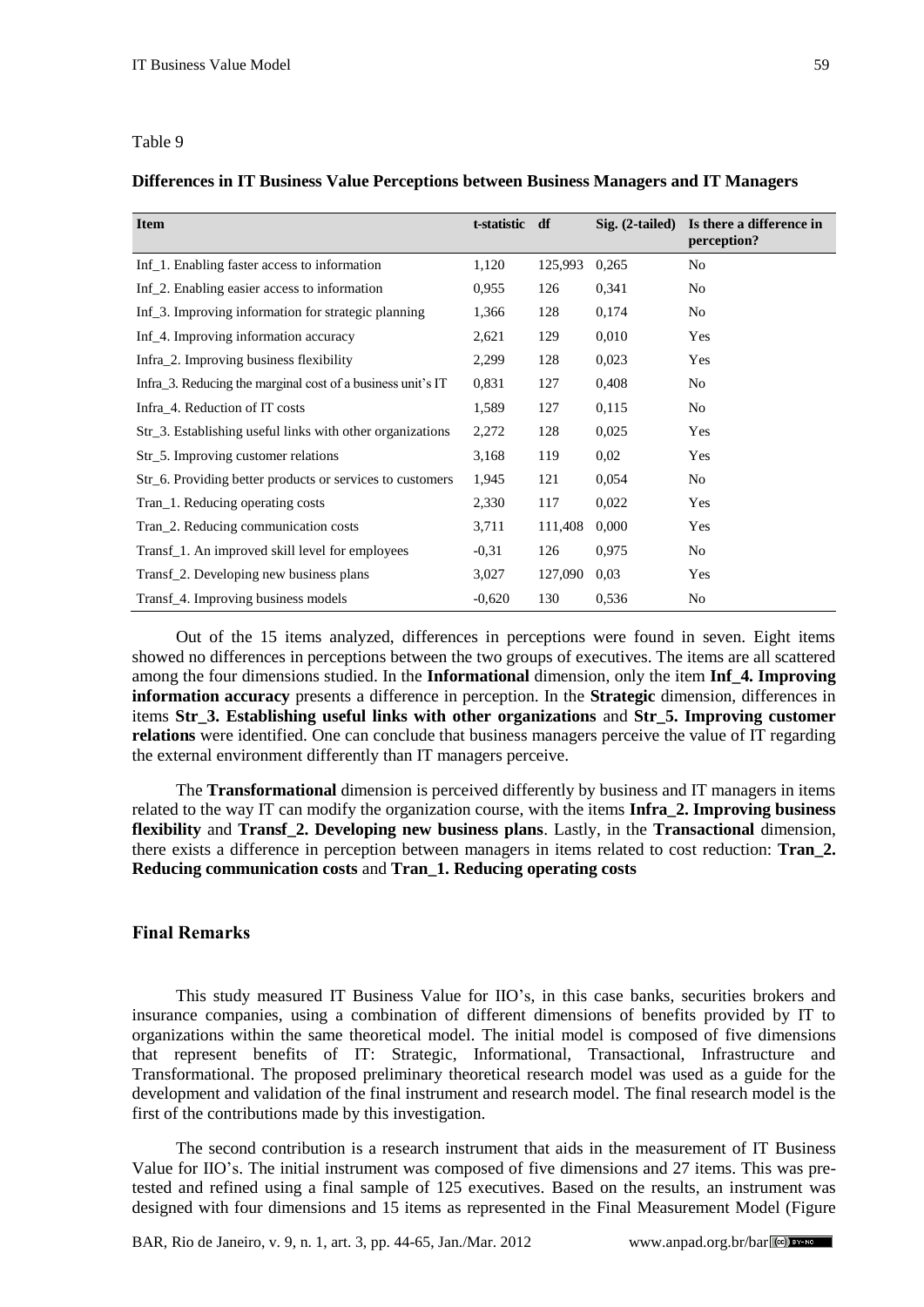1). Although the dimensions of the final model were the same as those in the model from Gregor *et al.* (2006), the items in each dimension are not exactly the same. The Transactional dimension was considered synonymous with cost reduction. In the model from Gregor *et al.* (2006), this dimension also included other measures of IT Business Value, like increased financial assets and increased employee productivity, which were excluded from the preliminary research model. This shows that managers in this type of organization perceive that IT provides value through Strategic, Informational, Transactional and Transformational benefits, though with characteristics distinct from those proposed in earlier studies by other researchers.

The dimension infrastructure was excluded during the process of refining the model. Following the interviews with the managers it was found that they were unable to perceive it as a distinct item of IT Business Value. It was seen that of the five items that composed the dimension, three migrated to other dimensions and the other two were eliminated. One of the items was added to the Transformational dimension **Infra\_2. Improving business flexibility**. The executives pointed out that this change was justified, as they understand that IT facilitates different forms of flexibility and, consequently, generates transformations in the business. The other two items migrated to the Transactional dimension, **Infra\_3. Reducing the marginal cost of business units IT** and **Infra\_4. Reduction of IT costs**. It can be seen that this transfer of items is related to the fact that the managers understand the reduction in costs offered by IT as a distinct category of benefits, in this case within the Transactional dimension. This migration of the items reinforces the proposal made by Weill and Aral (2006). These researchers also argued that investments in IT infrastructure would bring benefits such as cost reductions through standardization and consolidation (Transactional benefit) and the reduction of time to launch new initiatives onto the market (Transformational benefit).

In regards to the items that were eliminated from the final instrument, **Infra 1. Improving business integration** and **Infra\_5. Improving organizational standardization**, the respondents understood them to be too broad to only be obtained as a result of investment in IT infrastructure. Based on the results presented here, it is possible to conclude that IT: (a) has a strategic and transformational role for banks, securities brokers and insurance companies; (b) assists such organizations to offer better products and services to their clients, so creating differential relationships; (c) assists in the reduction of operational costs; (d) is transforming the organizations due to the improvement in the business model, offering better products and services to clients through tools such as **Home Banking** for the banks and **Home Broker** for the securities brokers, and improvements in the operational efficiency of insurance companies; and (e) is making the manipulation of information much faster (of vital importance for IIO's). Table 10 summarizes what happened to each item of the initial research model.

Table 10

## **Final Arrangement of the Items**

| <b>Construct Dimension</b> | <b>Item</b>                                                           | Action     |
|----------------------------|-----------------------------------------------------------------------|------------|
| Strategic Benefits         | Est <sub>1</sub> . Creating competitive advantage                     | Eliminated |
|                            | Est <sub>2</sub> . Aligning IT Strategy with business strategy        | Eliminated |
|                            | Est_3. Establishing useful links with other organizations             | Remained   |
|                            | Est <sub>1</sub> 4. Enabling quicker response to change               | Eliminated |
|                            | Est_5. Improving customer relations                                   | Remained   |
|                            | Est <sub>6</sub> . Providing better products or services to customers | Remained   |
|                            |                                                                       |            |

**Continues**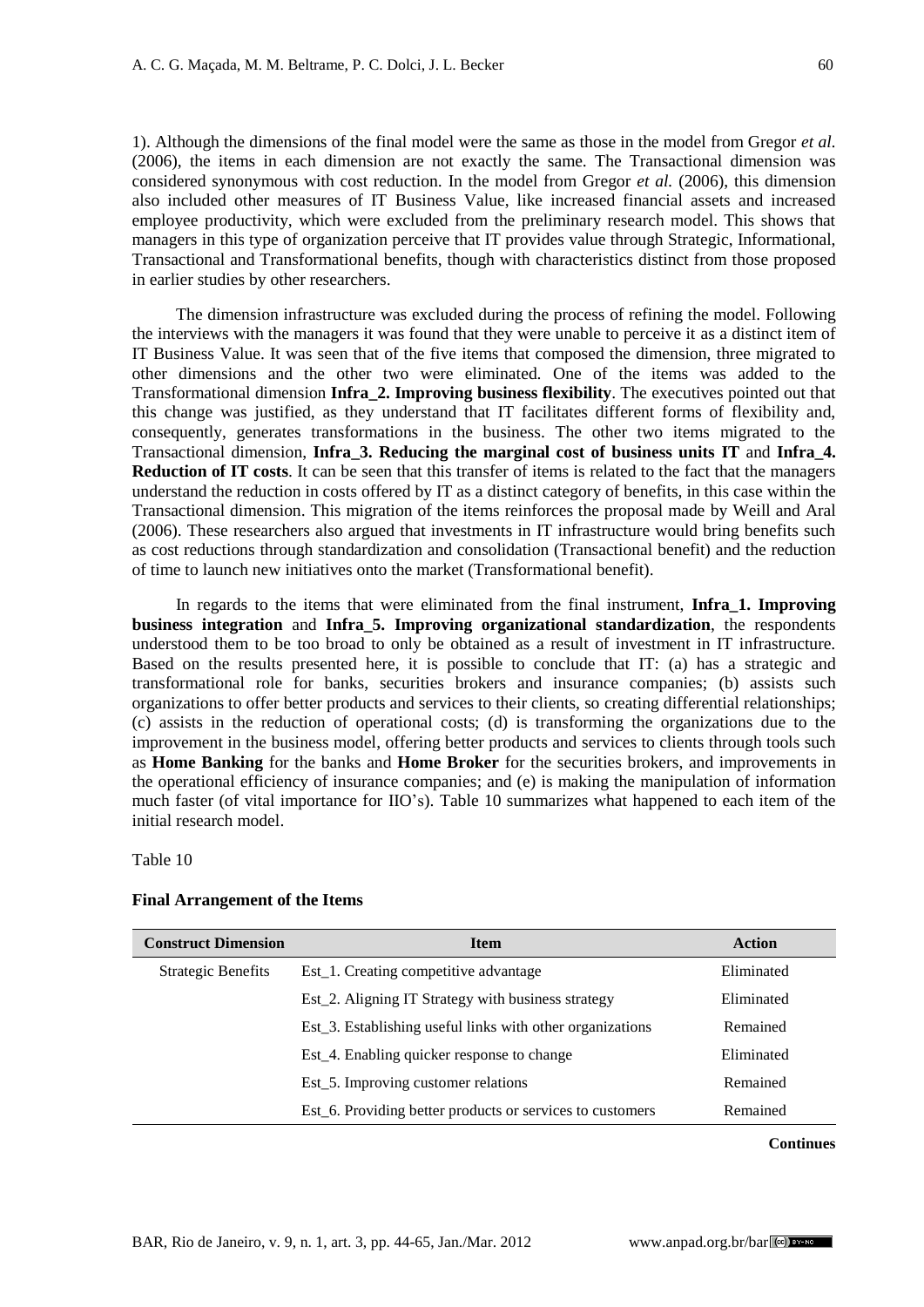#### **Table 10 (continued)**

| <b>Construct Dimension</b>     | <b>Item</b>                                                           | <b>Action</b>             |
|--------------------------------|-----------------------------------------------------------------------|---------------------------|
|                                | Informational Benefits Inf_1. Enabling faster access to information   | Remained                  |
|                                | Inf_2. Enabling easier access to information                          | Remained                  |
|                                | Inf_3. Improving information for strategic planning                   | Moved to Strategic        |
|                                | Inf_4. Improving information accuracy                                 | Remained                  |
|                                | Inf_5. Providing information in different formats                     | Eliminated                |
| <b>Transactional Benefits</b>  | Tran_1. Reducing operating costs                                      | Remained                  |
|                                | Tran_2. Reducing communication costs                                  | Remained                  |
|                                | Tran_3. Avoiding the need to increase the workforce                   | Eliminated                |
|                                | Tran_4. Increasing return on financial assets                         | Eliminated                |
|                                | Tran_5. Enhancing employee productivity                               | Eliminated                |
|                                | Tran_6. Savings in Supply Chain Management                            | Eliminated                |
| <b>Infrastructure Benefits</b> | Infra <sub>1</sub> . Improving business integration                   | Eliminated                |
|                                | Infra <sub>2</sub> . Improving business flexibility                   | Moved to Transformational |
|                                | Infra 3. Reducing the marginal cost of business unit's IT             | Moved to Transactional    |
|                                | Infra 4. Reduction of IT costs                                        | Moved to Transactional    |
|                                | Infra_5. Improving organizational standardization                     | Eliminated                |
| Transformational               | Transf_1. An improved skill level for employees                       | Remained                  |
| <b>Benefits</b>                | Transf_2. Developing new business plans                               | Remained                  |
|                                | Transf_3. Expanding organizational capabilities                       | Eliminated                |
|                                | Transf_4. Improving business models                                   | Remained                  |
|                                | Transf <sub>15</sub> . Improving organizational structure and process | Eliminated                |

As can be seen in Table 10, the infrastructure dimension was eliminated from the model originally proposed. It is observed that financial institutions in Brazil are the segment that invest more in IT, led by banks (TI Inside, 2009). Thus, the executives of these companies do not realize the benefits of infrastructure, because it can be assumed that this dimension is already consolidated in such a company. This resulted in the perceived benefits of this dimension being eliminated or moved to other dimensions, such as transformational and transactional.

In terms of managerial practice, the main contribution of this study is to demonstrate that IT can deliver value to the business. This value can be perceived in such benefits as transforming the organization, improving its products and relationships, and reducing costs. According to Tallon (2007) IT business value is highest in firms with a multi-focused business strategy and lowest in those with a single focus. Also, it offers executives an instrument that is of use in the process of justifying and managing IT investments based on the value that they provide to the business. Considering that the volume of investments in IT have increased annually and that, in Brazil, the financial sector is the biggest investor, around 20% of the total expenditure (Setor financeiro, 2007), understanding that IT can offer different types of benefits is of use in justifying such expenditures.

One of the limitations of this study needs to be addressed, namely that the variables used in the analysis do not follow a Normal multivariate distribution. The literature suggests larger samples than that used in this study to perform the analysis in the absence of the Normal distribution assumption.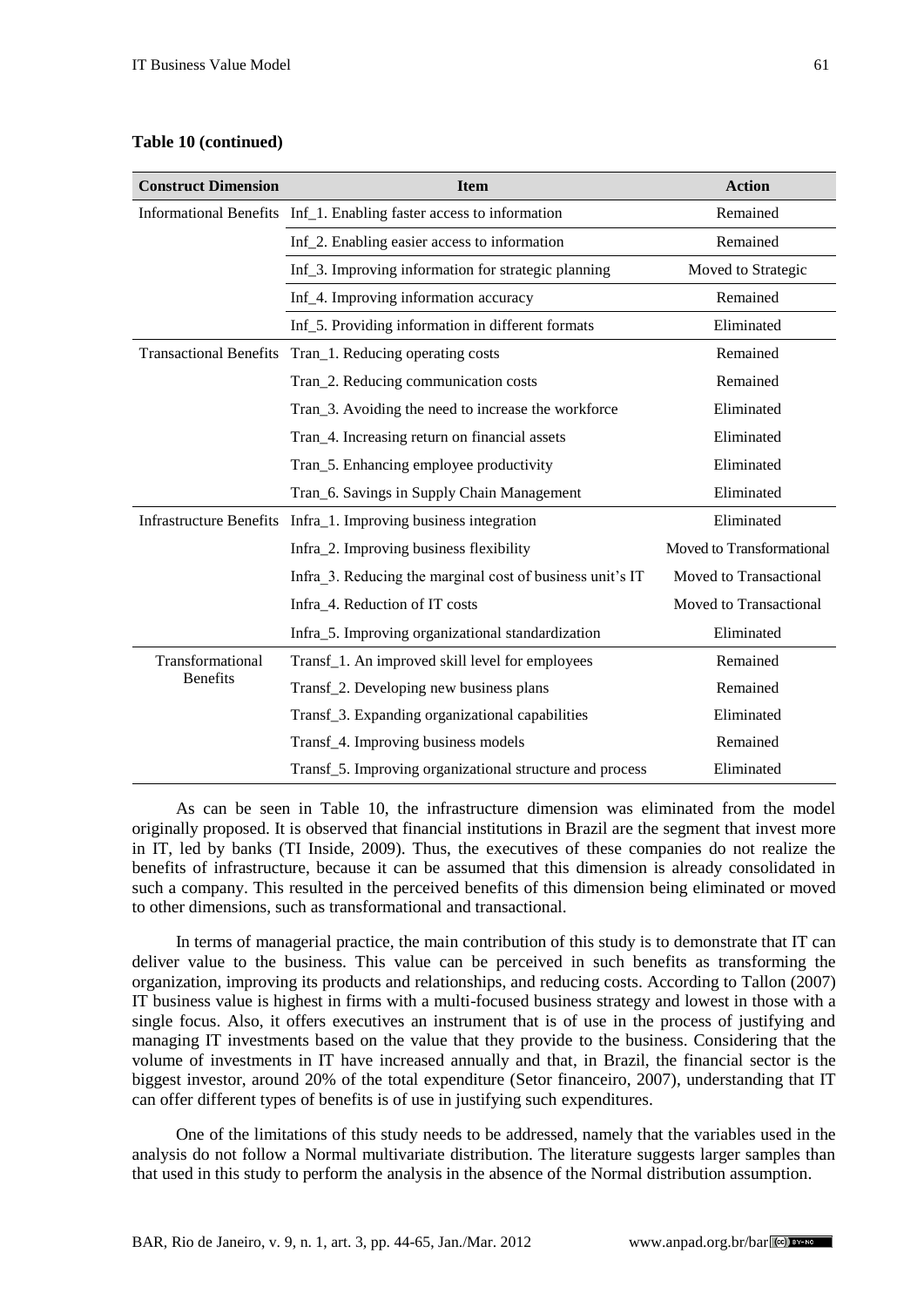## **Received 11 December 2009; received in revised form 21 September 2010.**

#### **Acknowledgements**

We acknowledge financial support from Capes and CNPq**.**

## **References**

- Albertin, A. L. (2001). Valor estratégico dos projetos de tecnologia de informação. *Revista de Administração de Empresas, 41*(3), 42-50.
- Aral, S., & Weill, P. (2007). IT assets, organizational capabilities, and firm performance: how resource allocations and organizational differences explain performance variation. *Organization Science, 18*(5), 763-780. doi: 10.1287/orsc.1070.0306
- Avison, D. (2007, December). The status of the discipline of information systems. *Proceedings of the International Conference on Information Systems*, Montreal, Quebec, Canada, 28. Retrieved November 20, 2009, from http://aisel.aisnet.org/cgi/viewcontent.cgi?article=1241&context=icis2007
- Bentler, P. M. (1990). Comparative fit indexes in structural models. *Psychological Bulletin, 107*(2), 238-246. doi: 10.1037/0033-2909.107.2.238
- Bharadwaj, A. (2000). A resource-based perspective on information technology capability and firm performance: an empirical investigation. *MIS Quarterly, 24*(1), 169-196. doi: 10.2307/3250983.
- Bolsa de Valores de São Paulo. (2007, janeiro 4). *Bovespa encerra 2006 com destaques em pontuação, volume, número de negócios, valor de mercado, Home Broker e ingresso de novas empresas.* Retrieved October 10, 2009, from http://www.acionista.com.br/bovespa/040107\_balanco\_2006.htm
- Brynjolfsson, E., & Hitt, L. (1996). Productivity, business profitability, and consumer surplus: three different measures of information technology value. *MIS Quarterly, 20*(2), 121-142. doi: 10.2307/249475
- Cao, G. (2010). A four-dimensional view of IT business value. *Research and Behavioral Science, 27*(3), 267-284. doi: 10.1002/sres.1015
- Cha, K. J., Gregor, S., & Fernandez, W. (2008, December). Towards a deeper understanding of itenabled transformation. *Proceedings of the Australasian Conference on Information Systems*, Christchurch, Canterbury, New Zeland, 19. Retrieved October, 29, 2009, from http://aisel.aisnet.org/acis2008/71
- Chatterjee, D., Pacini, C., & Sambamurthy, V. (2002). The shareholder wealth and trading volume effect of it infrastructure investments. *Journal of Management Information Systems, 19*(2), 7-43.
- Chuang, S. (2004). A resource-based perspective on knowledge management capability and competitive advantage: an empirical investigation. *Expert Systems with Applications, 27*(3), 459-465. doi: 10.1016/j.eswa.2004.05.008
- Crane, D. B., & Bodie, Z. (1996). Form follows function: the transformation of banking. *Harvard Business Review, 74*(2), 109-117.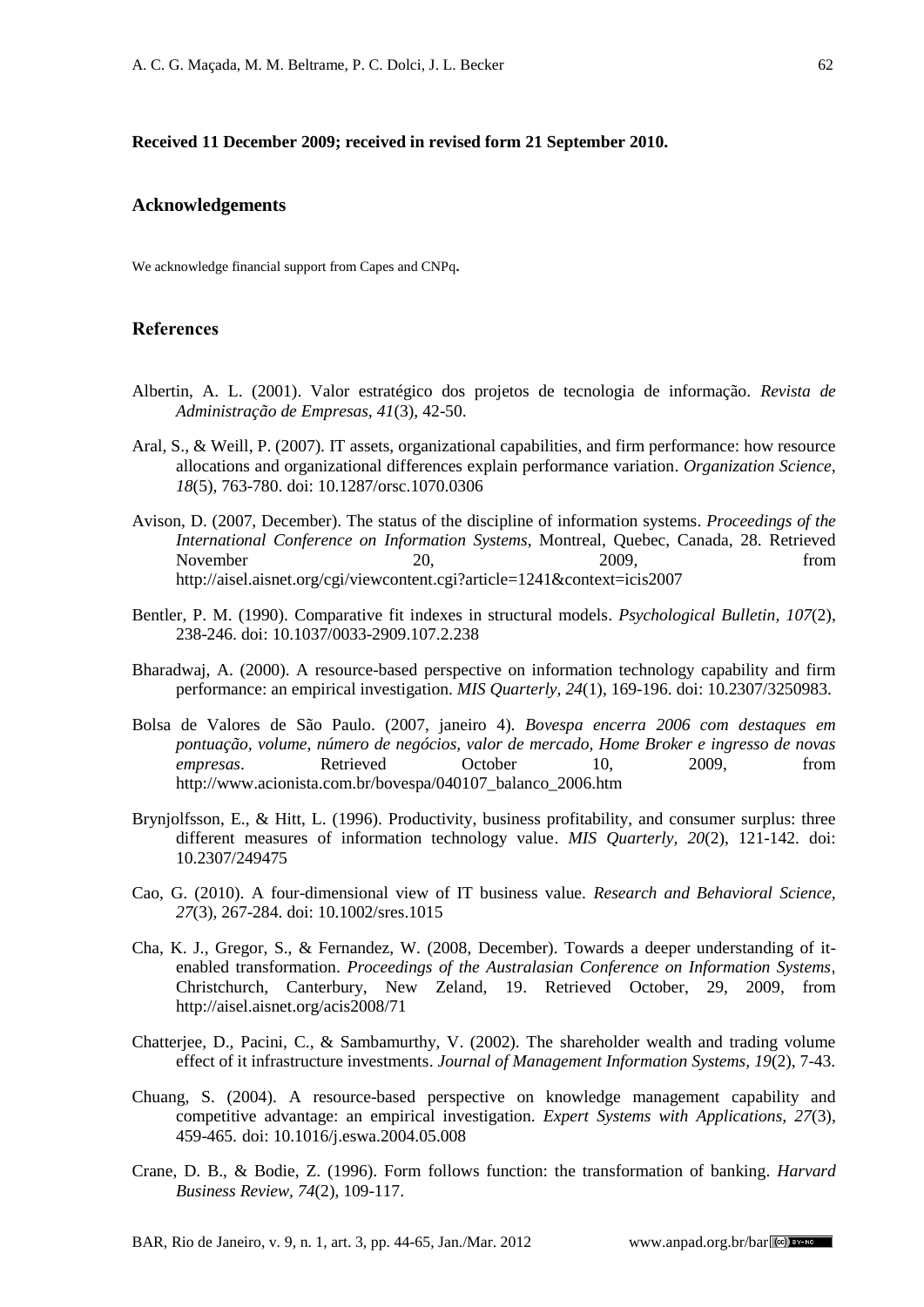- Curran, J. M., Meuter, M. L., & Surprenant, C. F. (2003). Intentions to use self-service technologies: a confluence of multiple attitudes. *Journal of Service Research, 5*(3), 209-224. doi: 10.1177/1094670502238916
- Dedrick, J., Gurbaxani, V., & Kraemer, K. L. (2003). Information technology and economic performance: a critical review of the empirical evidence. *ACM Computing Surveys, 35*(1), 1-28. doi: 10.1145/641865.641866
- Dehning, B., Richardson, V. J., & Zmud, R. W. (2003). The value relevance of announcements of transformational information technology investments. *MIS Quarterly, 27*(4), 637-656.
- Dehning, B., Richardson, V. J., & Zmud, R. W. (2007). The financial performance effects of it-based supply chain management systems in manufacturing firms. *Journal of Operations Management, 25*(4), 806-824. doi: 10.1016/j.jom.2006.09.001
- Fornell, C., & Larcker, D. F. (1981). Evaluating structural equations models with unobservable dimensions and measurement error. *Journal of Marketing, 18*(1), 39-50.
- Freedman, R. (2003). Helping clients value IT investments. *Consulting to Management, 14*(3), 33-39.
- Garver, M. S., & Mentzer, J. T. (1999). Logistics research methods: employing structural equation modeling to test for construct validity. *Journal of Business Logistics, 20*(1), 33-57.
- Glazer, R. (1991). Marketing in an information intensive environment: strategic implications of knowledge as an asset. *Journal of Marketing, 55*(4), 1-19.
- Gregor, S., Martin, M., Fernandez, W., Stern, S., & Vitale, M. (2006). The transformational dimension in the realization of business value from information technology. *The Journal of Strategic Information Systems, 15*(3), 249-270. doi: 10.1016/j.jsis.2006.04.001
- Hair, J. F., Anderson, R. E., Tatham, R. L., & Black, W. C. (2005). *Análise multivariada de dados.* Porto Alegre: Bookman.
- Hu, Q., & Quan, J. J. (2005). Evaluating the impact of IT investments on productivity: a causal analysis at industry level. *International Journal of Information Management, 25*(1), 39-53. doi: 10.1016/j.ijinfomgt.2004.10.006
- Koufteros, X. A. (1999). Testing a model of pull production: a paradigm for manufacturing research using structural equation modeling. *Journal of Operations Management, 17*(4), 467-488. doi: 10.1016/S0272-6963(99)00002-9
- Krishnan, M. S., Ramaswamy, V., Meyer, M. C., & Damien, P. (1999). Customer satisfaction for financial services: the role of products, services, and information technology. *Management Science, 45*(9), 1194-1209. doi: 10.1287/mnsc.45.9.1194
- Lin, W. T. (2009). The business value of information technology as measured by technical efficiency: evidence from country-level data. *Decision Support Systems, 46*(4), 865-874. doi: 10.1016/j.dss.2008.11.017
- Love, P., Irani, Z., Standing, C., Lin, C., & Burn, J. (2005). The enigma of evaluation: benefits, costs and risks of IT in Australian small-medium-sized enterprises. *Information & Management, 42*(7), 947-964. doi: 10.1016/j.im.2004.10.004
- Loveman, G. (1994). An Assessment of the productivity impact of information technologies. In T. J. Allen & M. S. S. Morton (Eds.), *Information Technology and The Corporation of the 1990s: Research Studies* (pp. 84-110). Cambridge: Oxford University Press.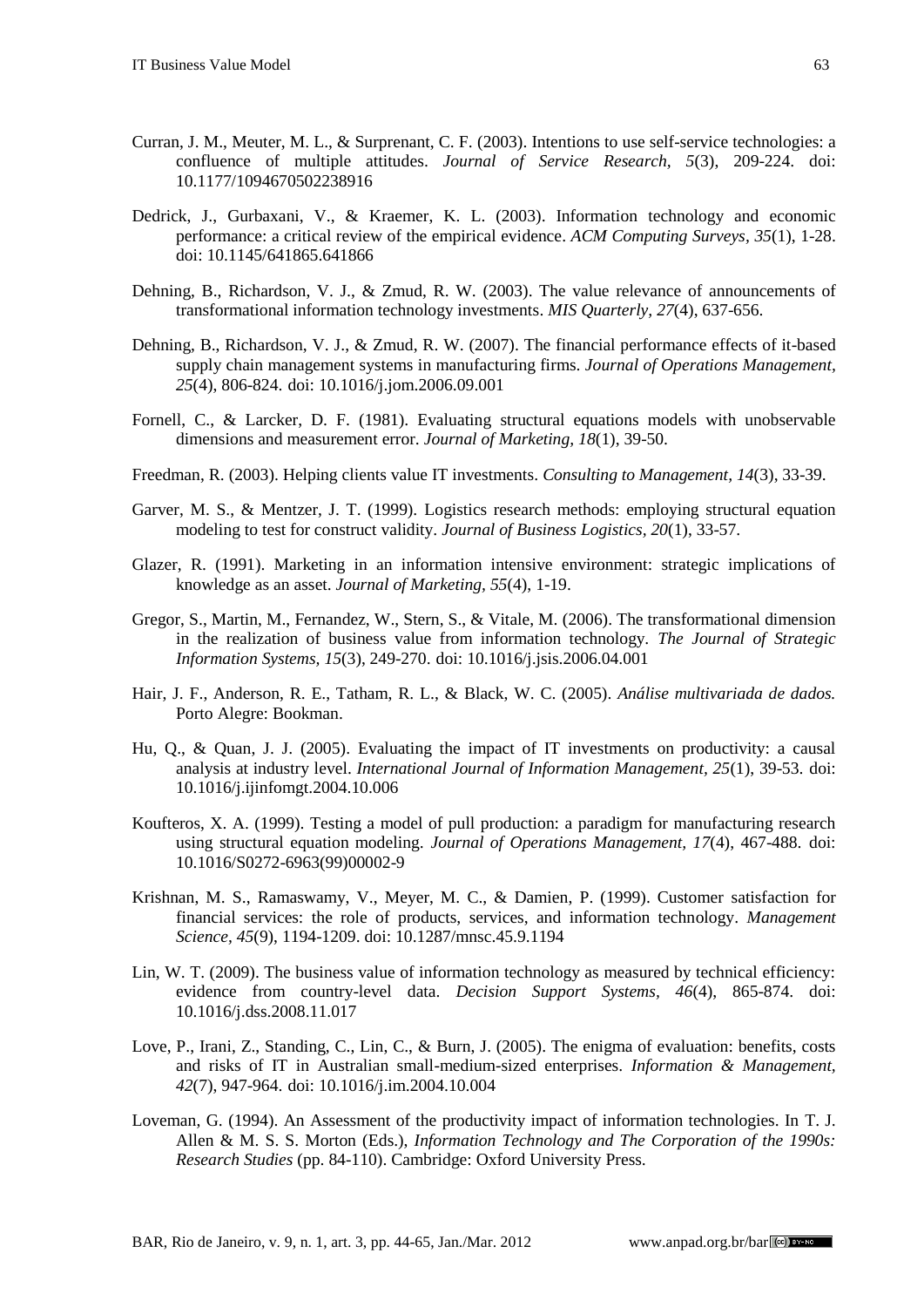- Lucas, H. C., Jr. (2005). *Information technology: strategic decision making for managers*. Hoboken: John Wiley & Sons Inc.
- Maçada, A. C. G., & Becker, J. L. (2001). O impacto da tecnologia de informação na estratégia dos bancos. *Revista de Administração de Empresas, 41*(4), 87-97.
- McKenney, J., & McFarlan, F. W. (1982). The information archipelago maps and bridges. *Harvard Business Review, 60*(5), 109-119.
- Melville, N., Gurbaxani, V., & Kraemer, K. (2007). The productivity impact of information technology across competitive regimes: the role of industry concentration and dynamism. *Decision Support Systems, 43*(1), 229-242. doi: 10.1016/j.dss.2006.09.009
- Melville, N., Kraemer, K., & Gurbaxani, V. (2004). Review: information technology and organizational performance: an integrative model of IT business value. *MIS Quarterly, 28*(2), 283-322.
- Mirani, R., & Lederer, A. L. (1998). An instrument for assessing the organizational benefits of IS projects. *Decision Science, 29*(4), 803-838. doi: 10.1111/j.1540-5915.1998.tb00878.x
- Mittal, N., & Nault, B. R. (2009). Investments in information technology: indirect effects and information technology intensity. *Information Systems Research, 20*(1), 140-154. doi: 10.1287/isre.1080.0186
- Mooney, J. G., Gurbaxani, V., & Kraemer, K. L. (1996). A process oriented framework for assessing the business value of information technology. *The DATA BASE for Advances in Information Systems, 27*(2), 69-81. doi: 10.1145/243350.243363
- Neirotti, P., & Paolucci, E. (2007). Assessing the strategic value of information technology: an analysis on the insurance sector. *Information & Management, 44*(6), 568-582. doi:10.1016/j.im.2007.05.005
- Oh, W., & Pinsonneault, A. (2007). On the assesment of the strategic value of information technologies: conceptual and analytical approaches. *MIS Quarterly, 31*(2), 239-265.
- Phang C. W., Kankanhalli, A., & Ang, C. (2008). Investigating organizational learning in eGovernment projects: a multi-theoretic approach source. *The Journal of Strategic Information Systems, 17*(2), 99-123. doi: 10.1016/j.jsis.2007.12.006
- Pinsonneault, A., & Kraemer, K. L. (1993). Survey research in management information systems. *Journal of Management Information Systems, 10*(2), 75-105.
- Powell, E. T., & Hermann, C. (2000). *Collecting evaluation data*. Retrieved August 18, 2009, from http://learningstore.uwex.edu/pdf/G3658-10.pdf
- Radhakrishnan, A., Zu, X., & Grover, V. (2008). A process-oriented perspective on differential business value creation by information technology: an empirical investigation. *Omega, 36*(6), 1105-1125. doi: 10.1016/j.omega.2006.06.003
- Scheepers, H., & Scheepers, R. (2008). A process-focused decision framework for analyzing the business value potential of IT investments. *Information Systems Frontiers, 10*(3), 321-330. doi: 10.1007/s10796-008-9076-5
- *Setor financeiro aumenta em 14% seus investimentos com tecnologia no Brasil*. (2007, May 23). Fator Brasil. Retrieved September 18, 2009, from http://www.revistafatorbrasil.com.br/ver\_noticia.php?not=10740